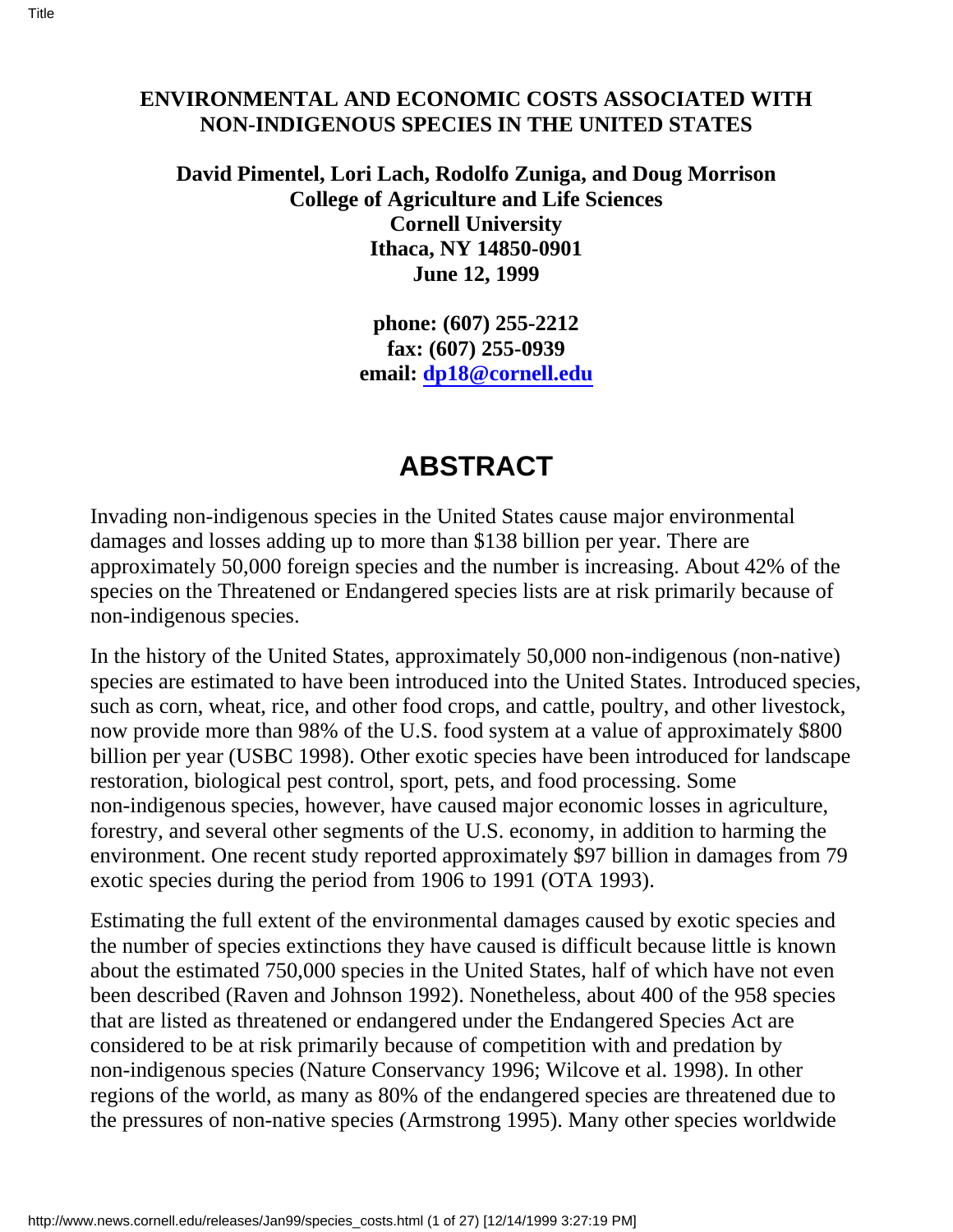that are not listed are also negatively affected by alien species and/or ecosystem changes caused by alien species. Estimating the economic impacts associated with non-indigenous species in the United States is also difficult; nevertheless, enough data are available to quantify some of the impacts on agriculture, forestry, and public health. In this article, we assess as much as possible the magnitude of the environmental impacts and economic costs associated with the diverse non-indigenous species that have become established within the United States. Although species translocated within the United States can also have significant impacts, this assessment is limited to non-indigenous species that did not originate within the United States or its territories.

### **ENVIRONMENTAL DAMAGES AND ASSOCIATED CONTROL COSTS**

Most plant and vertebrate animal introductions have been intentional, whereas most invertebrate animal and microbe introductions have been accidental. In the past 40 years, the rate of and risks associated with biotic invaders have increased enormously because of human population growth, rapid movement of people, and alteration of the environment. In addition, more goods and materials are being traded among nations than ever before, thereby creating opportunities for unintentional introductions (Bryan 1996; USBC 1998).

Some of the approximately 50,000 species of plants and animals that have invaded the United States cause many different types of damage to managed and natural ecosystems (Table 1). Some of these damages and control costs are assessed below.

**Plants.** Most alien plants now established in the United States were introduced for food, fiber, or ornamental purposes. An estimated 5000 introduced plant species have escaped and now exist in U.S. natural ecosystems (Morse et al. 1995), compared with a total of about 17,000 species of native U.S. plants (Morin 1995). In Florida, of the approximately 25,000 alien plant species imported mainly as ornamentals for cultivation, more than 900 have escaped and become established in surrounding natural ecosystems (Frank and McCoy 1995a; Frank et al. 1997; Simberloff et al. 1997). More than 3000 plant species have been introduced into California, and many of these have escaped into the natural ecosystem (Dowell and Krass 1992).

Some of the 5000 non-indigenous plants established in U.S. natural ecosystems have displaced several native plant species (Morse et al. 1995). Non-indigenous weeds are spreading and invading approximately 700,000 ha/yr of the U.S. wildlife habitat (Babbitt 1998). One of these pest weeds is the European purple loosestrife (*Lythrum salicaria*), which was introduced in the early 19th century as an ornamental plant (Malecki et al. 1993). It has been spreading at a rate of 115,000 ha/yr and is changing the basic structure of most of the wetlands it has invaded (Thompson et al. 1987). Competitive stands of purple loosestrife have reduced the biomass of 44 native plants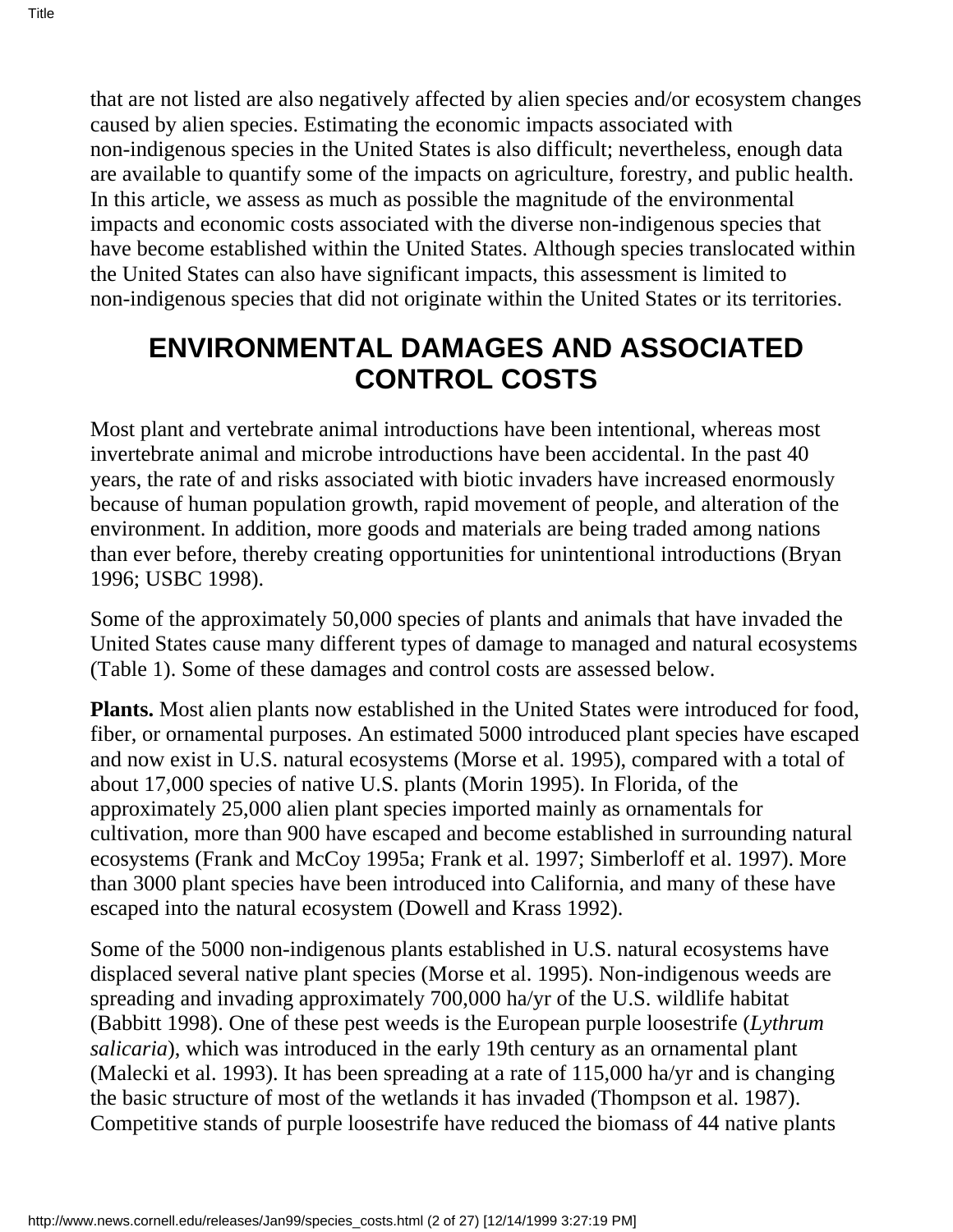Title

and endangered wildlife, including the bog turtle (*Clemmys muhlenbengil*) and several duck species, that depend on these native plants (Gaudet and Keddy 1988). Loosestrife now occurs in 48 states and costs \$45 million per year in control costs and forage losses (ATTRA 1997).

Many introduced plant species established in the wild are having an effect on U.S. parks (Hiebert and Stubbendieck 1993). In Great Smoky Mountains National Park, 400 of approximately 1,500 vascular plant species are exotic, and 10 of these are currently displacing and threatening other species in the park (Hiebert and Stubbendieck 1993).

The problem of introduced plants is especially significant in Hawaii. Hawaii has a total of 2690 plant species, 946 of which are non-indigenous species (Eldredge and Miller 1997). About 800 native species are currently endangered (Vitousek 1988).

Sometimes one non-indigenous plant species competitively overruns an entire ecosystem. For example, in California, yellow star thistle (*Centaurea solstitalis*) now dominates more that 4 million ha of northern California grassland, resulting in the total loss of this once productive grassland (Campbell 1994).

Similarly, European cheatgrass (*Bromus tectorum*) is dramatically changing the vegetation and fauna of many natural ecosystems. This annual grass has invaded and spread throughout the shrub-steppe habitat of the Great Basin in Idaho and Utah, predisposing the invaded habitat to fires (Kurdila 1995; Vitousek et al. 1996; Vitousek et al. 1997). Before the invasion of cheatgrass, fire burned once every 60 - 110 years, and shrubs had a chance to become well established. Now, fires occur about every 3 - 5 years; shrubs and other vegetation are diminished, and competitive monocultures of cheatgrass now exist on 5 million ha in Idaho and Utah (Whisenant 1990). The animals dependent on the shrubs and other original vegetation have been reduced or eliminated.

An estimated 138 non-indigenous tree and shrub species have invaded native U.S. forest and shrub ecosystems (Campbell 1998). Introduced trees include salt cedar (*Tamarix pendantra*), eucalyptus (*Eucalyptus spp.*), Brazilian pepper (*Schinus terebinthifolius*), and Australian melaleuca (*Melaleuca quenquenervia*) (OTA 1993; Miller 1995; Randall 1996). Some of these trees have displaced native trees, shrubs, and other vegetation types, and populations of some associated native animal species have been reduced in turn (OTA 1993). For example, the melaleuca tree is competitively spreading at a rate of 11,000 ha/yr throughout the vast forest and grassland ecosystems of the Florida Everglades (Campbell 1994), where it damages the natural vegetation and wildlife (OTA 1993).

Exotic aquatic weeds are also a significant problem in the United States. For example, in the Hudson River basin of New York, there are 53 exotic aquatic weed species (Mills et al. 1997). In Florida, exotic aquatic plants, such as hydrilla (*Hydrilla verticillata*), water *hyacinth (Eichhornia crassipes*), and water lettuce (*Pistia straiotes*), are altering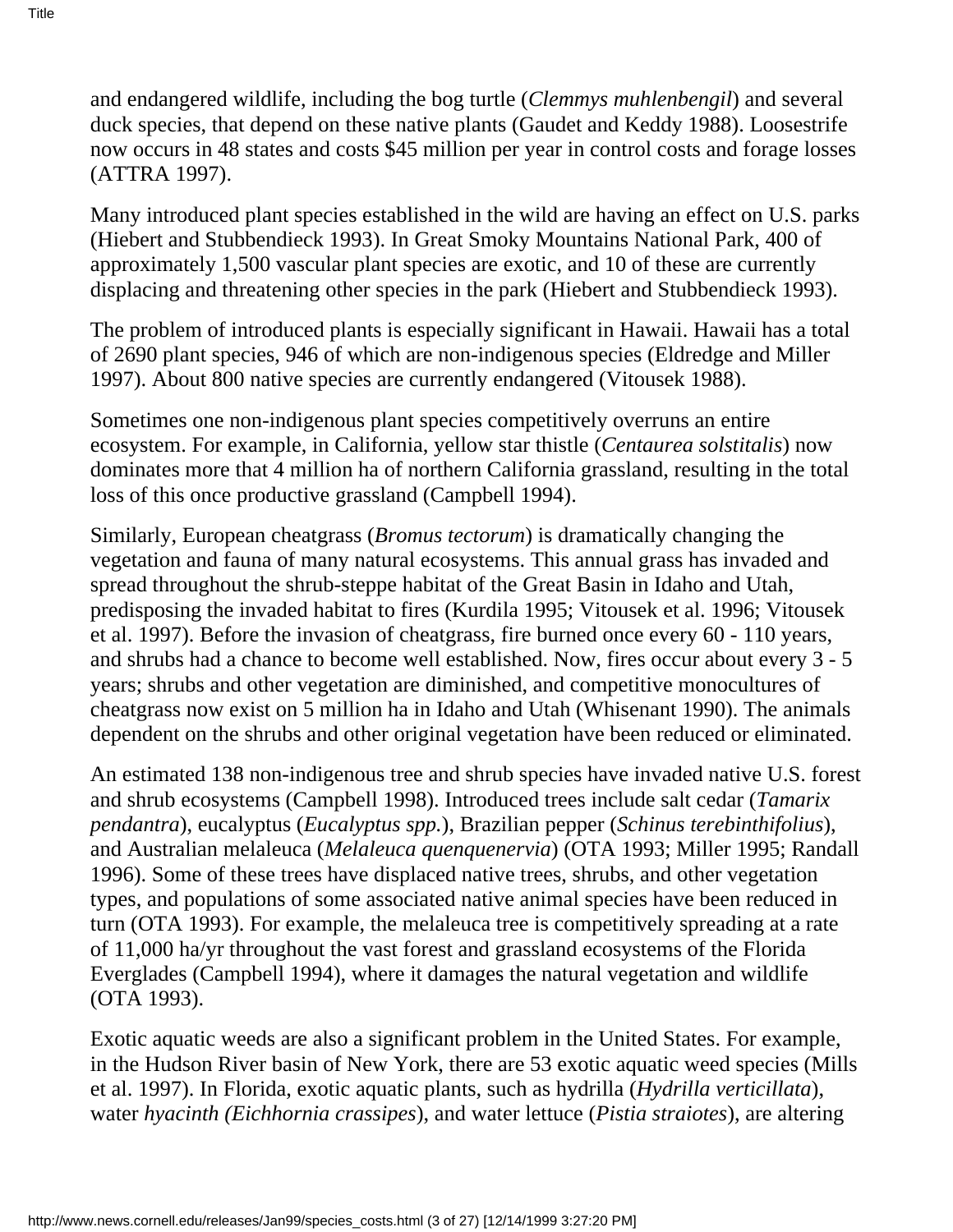fish and other aquatic animal species, choking waterways, altering nutrient cycles, and reducing recreational use of rivers and lakes. Active control measures of the aquatic weeds have become necessary (OTA 1993). For instance, Florida spends about \$14.5 million each year on hydrilla control (Center et al. 1997). Nevertheless, hydrilla infestations in just 2 Florida lakes have caused an estimated \$10 million in recreational losses in the lakes annually (Center et al. 1997). In the United States as a whole, a total of \$100 million is invested annually in non-indigenous species aquatic weed control (OTA 1993).

**Mammals.** About 20 species of mammals have been introduced into the United States; these include dogs, cats, horses, burros, cattle, sheep, pigs, goats, and deer (Layne 1997). Several of these species have escaped or were released into the wild; many have become pests by preying on native animals, grazing on vegetation, or intensifying soil erosion. For example, goats (*Capra hirus*) introduced on San Clemente Island, California, are responsible for the extinction of 8 endemic plant species as well as the endangerment of 8 other native plant species (Kurdila 1995).

Many small mammals have also been introduced into the United States. These species include a number of rodents, (the European [black or tree] rat [*Rattus rattus*)], Asiatic [Norway or brown] rat [*Rattus norvegicus*], house mouse [*Mus musculus*], and European rabbit *[Oryctolagus cuniculus*] (Layne 1997).

Some introduced rodents have become serious pests on farms, in industries, and in homes (Layne 1997). Rats and mice are particularly abundant and destructive on farms. On poultry farms, there is approximately 1 rat per 5 chickens (D. Pimentel, unpublished, 1951; Smith 1984). Using this ratio, the total rat population on U. S. poultry farms may easily number more than 1.4 billion (USDA 1998). Assuming that the number of rats per chicken has declined because of improved rat control since these observations were made, we estimate that the number of rats on poultry and other farms is approximately 1 billion. With an estimated additional 1 rat per person in homes and related areas (Wachtel and McNeely 1985), there are an estimated 250 million rats in the United States (USBC 1998).

If we assume, conservatively, that each adult rat consumes and/or destroys stored grains (Chopra 1992; Ahmed et al. 1995) and other materials valued at \$15/yr, then the total cost of destruction by introduced rats in the United States is more than \$19 billion per year. In addition, rats cause fires by gnawing electric wires, pollute foodstuffs, and act as vectors of several diseases, including salmonellosis and leptospirosis, and, to a lesser degree, plague and murine typhus (Richards 1989). They also prey on some native invertebrate and vertebrate species like birds and bird eggs (Amarasekare 1993).

One of the first cases of the failure of biological control is the use of the Indian mongoose (*Herpestes auropunctatus*). It was first introduced into Jamaica in 1872 for biological control of rats in sugarcane (Pimentel 1955). It was subsequently introduced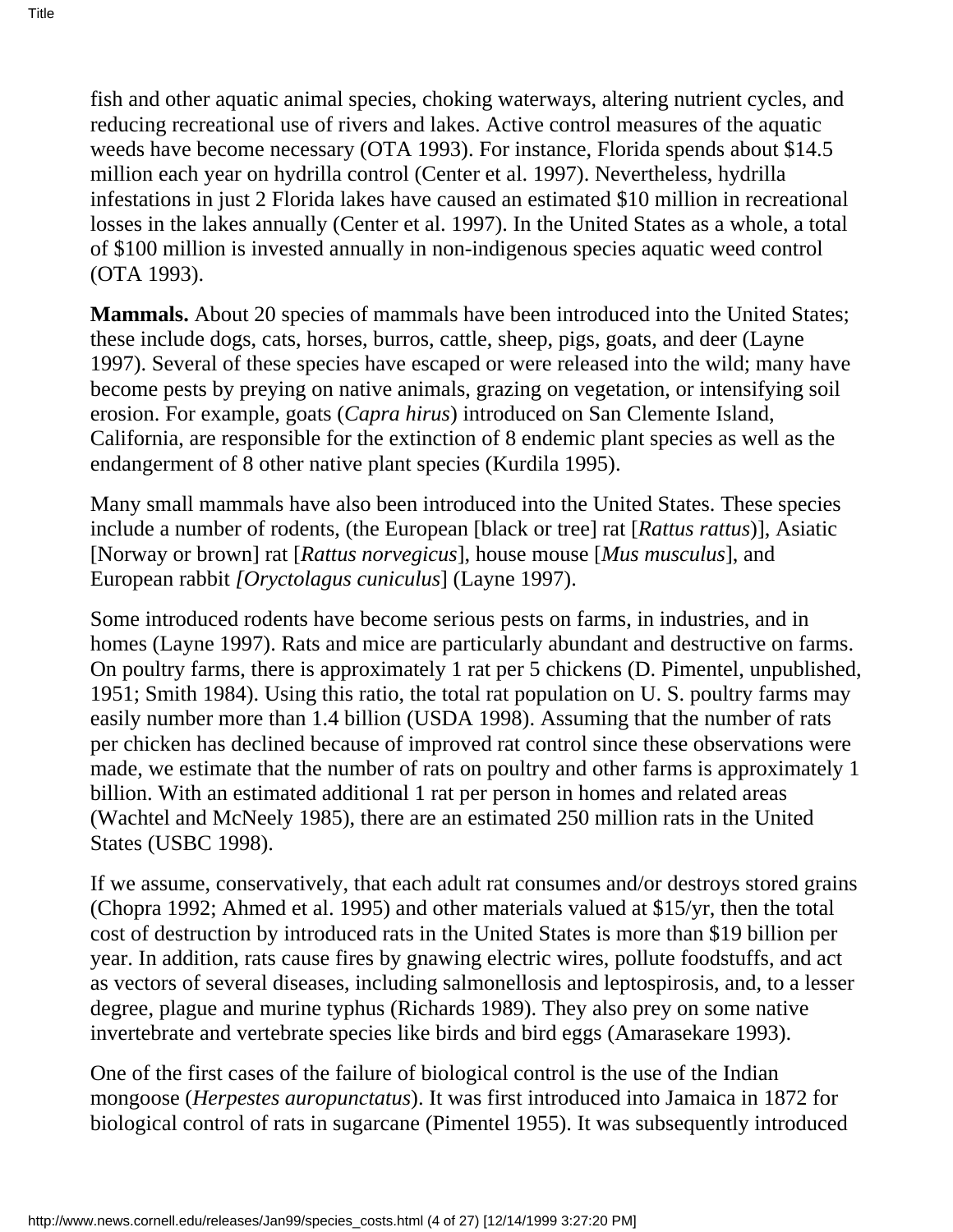Title

to the territory of Puerto Rico, other West Indian Islands, and Hawaii for the same purpose. The mongoose controlled the Asiatic rat but not the European rat, and it preyed heavily on native ground nesting birds (Pimentel 1955; Vilella and Zwank 1993). It also preyed on beneficial native amphibians and reptiles, causing at least 7 amphibian and reptile extinctions in Puerto Rico and other islands of the West Indies (Henderson 1992). In addition, the mongoose emerged as the major vector and reservoir of rabies and leptospirosis in Puerto Rico and other islands (Everard and Everard 1992). Based on public health damages, killing of poultry in Puerto Rico and Hawaii, extinctions of amphibians and reptiles, and destruction of native birds, we estimate that the mongoose is causing approximately \$50 million in damages each year in Puerto Rico and the Hawaiian Islands.

Introduced cats have also become a serious threat to some native birds and other animals. There are an estimated 63 million pet cats in the United States (Nassar and Mosier 1991), plus as many as 30 million feral cats (Luoma 1997). Cats prey on native birds (Fitzgerald 1990), plus small native mammals, amphibians, and reptiles (Dunn and Tessaglia 1994). Estimates are that feral cats in Wisconsin and Virginia kill more than 3 million birds in each state per year (Luoma 1997). Based on the Wisconsin and Virginia data, we assume that 5 birds are killed per feral cat/year; McKay (1996) reports that pet cats kill a similar number of birds as feral cats. Thus, about 465 million birds are killed by cats per year in the nation. Each adult bird can be valued at \$30. This cost per bird is based on the literature that reports that a bird watcher spends \$0.40 per bird observed, a hunter spends \$216 per bird shot, and specialists spend \$800 per bird reared for release; in addition, note that EPA fines polluters \$10 per fish killed, including small, immature fish (Pimentel and Greiner 1997). Therefore, the total damage to U.S. bird population is approximately \$14 billion/yr. This figure does not include small mammals, amphibians, and reptiles that are killed by feral and pet cats (Dunn and Tessaglia 1994).

Like cats, most dogs introduced into the United States were introduced for domestic purposes, but some have escaped into the wild. Many of these wild dogs run in packs and kill deer, rabbits, and domestic cattle, sheep, and goats. Carter (1990) reported that feral dog packs in Texas cause more than \$5 million in livestock losses each year. Dog packs have also become a serious problem in Florida (Layne 1997). In addition to the damages caused by dogs in Texas, and conservatively assuming \$5 million for all damages for the other 49 states combined, total losses in livestock kills by dogs per year would be approximately \$10 million per year.

Moreover, an estimated 4.7 million people are bitten by feral and pet dogs annually, with 800,000 cases requiring medical treatment (Sacks et al. 1996). Centers for Disease Control estimates medical treatment for dog bites costs \$165 million/yr, and the indirect costs, such as lost work, increase the total costs of dog bites to \$250 million/yr (Colburn 1999; Quinlan and Sacks, 1999). In addition, dog attacks cause between 11 and 14 deaths per year, and 80% of the victims are small children (CDC 1997).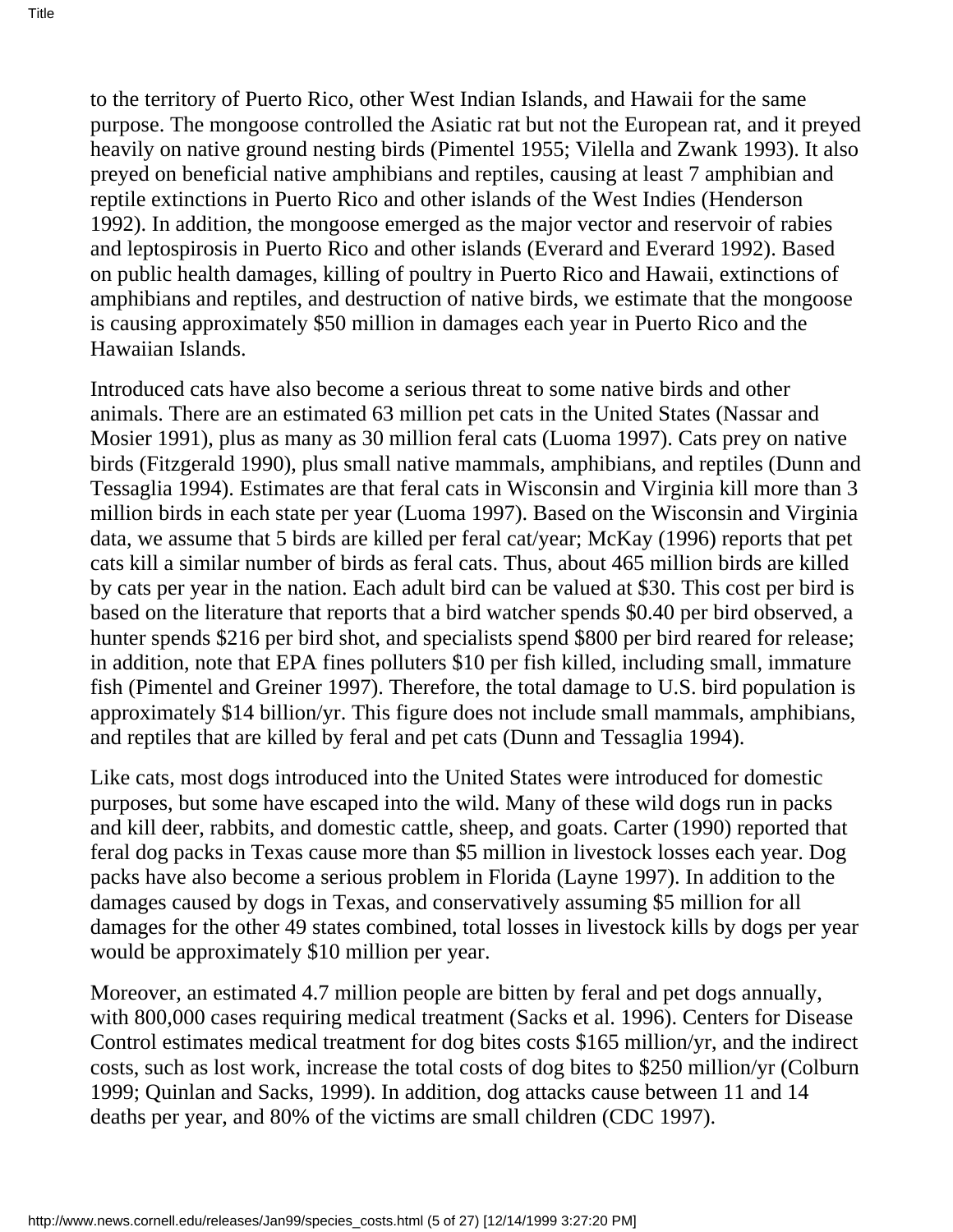**Birds.** Approximately 97 of the 1,000 bird species in the United States are exotic (Temple 1992). Of the approximately 97 introduced bird species, only 5%, including chickens, are considered beneficial. Most (56%), though, are considered pests (Temple 1992). Pest species include the pigeon, which was introduced into the United States for agricultural purposes.

Introduced bird species are an expecially severe problem in Hawaii. A total of 35 of the 69 non-indigenous bird species introduced between 1850 and 1984 in Hawaii are still extant on the islands (Moulton and Pimm 1983; Pimm 1991). One such species, the common myna (*Acridotheres tristis*), was introduced to help control pest cutworms and armyworms in sugarcane (Kurdila 1995). However, it became the major disperser of seeds of an introduced serious weed, *Lantana camara*. In the continental United States, the English or house sparrow (*Passer domesticus*) was introduced in 1853 to control the canker worm (Laycock 1966; Roots 1976). By 1900, the had become pests because they damage plants around homes and public buildings and consume wheat, corn, and the buds of fruit trees (Laycock 1966). Furthermore, English sparrows harass native birds, including robins, Baltimore orioles, yellow-billed cuckoos, and black-billed cuckoos, and displace native bluebirds, wrens, purple martins, and cliff swallows from their nesting sites (Laycock 1966; Roots 1976; Long 1981). They are also associated with the spread of about 29 human and livestock diseases (Weber 1979).

The single-most serious pest bird in the United States is the exotic common pigeon (*Columba livia*) that exists in most cities of the world, including those in the United States (Robbins 1995). Pigeons are considered a nuisance because they foul buildings, statues, cars, and sometimes people, and feed on grain (Long 1981; Smith, 1992). The control costs of pigeons are at least \$9 per pigeon per year (Haag-Wackernagel 1995). Assuming 1 pigeon per ha in urban areas (Johnston and Janiga 1995) or approximately 0.5 pigeons per person, and using potential control costs as a surrogate for losses, pigeons cause an estimated \$1.1 billion/yr in damages. These control costs do not include the environmental damages associated with pigeons, which serve as reservoirs and vectors for over 50 human and livestock diseases, including parrot fever, ornithosis, histoplasmosis, and encephalitis (Weber 1979; Long 1981).

**Amphibians and Reptiles.** Amphibians and reptiles introduced into the United States number about 53 species. All these non-indigenous species occur in relatively warm states -- Florida is now host to 30 species and Hawaii to 12 (McCoid and Kleberg 1995; Lafferty and Page 1997). The negative ecological impacts of several of these exotic species have been enormous .

The brown tree snake (*Boiga irregularis*) was accidentally introduced to the snake-free U.S. territory of Guam immediately after World War II, when military equipment was moved onto Guam (Fritts and Rodda 1995). Soon the snake population reached densities of 100 per ha, and dramatically reduced native bird, mammal, and lizard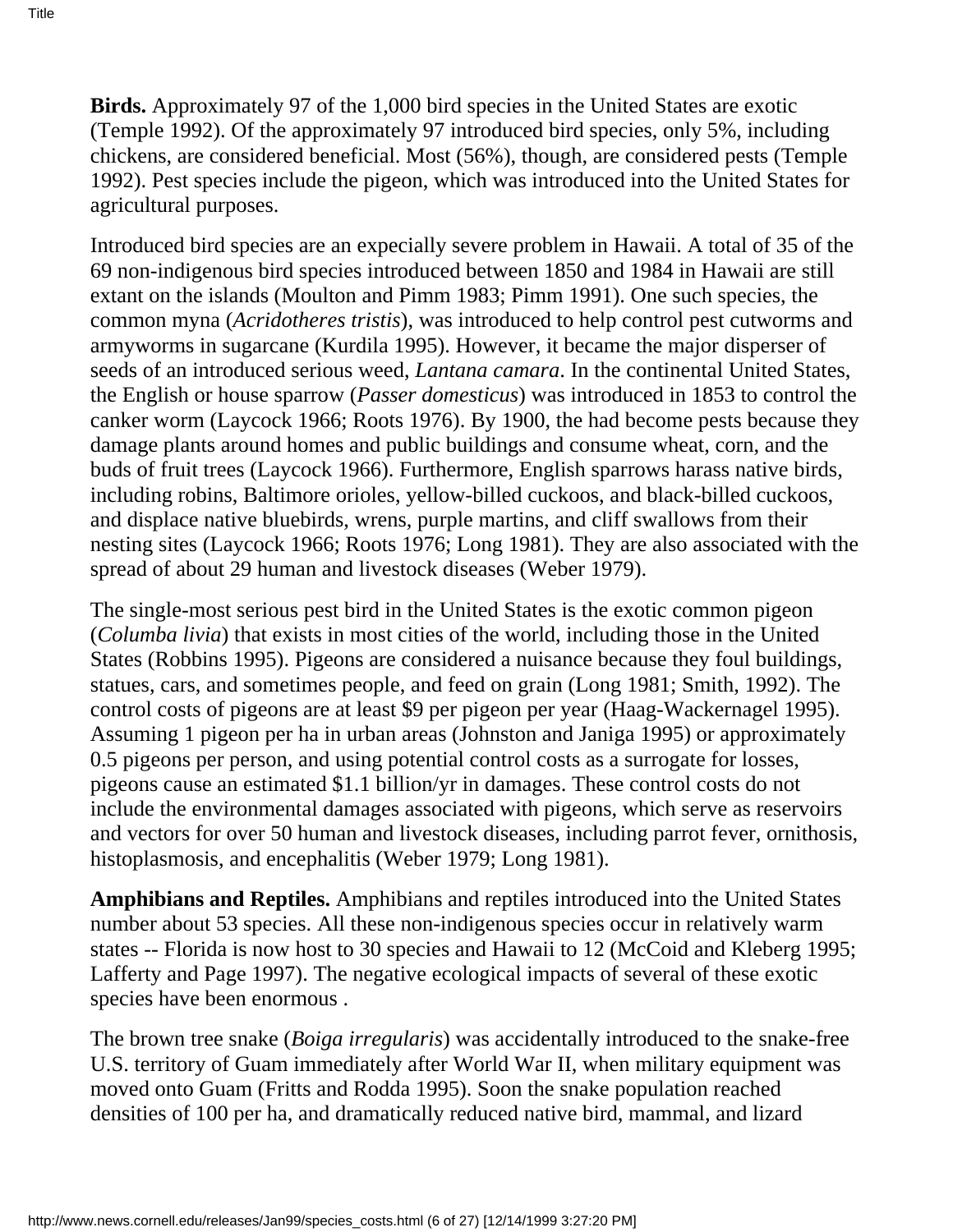populations. Of the 13 species of native forest birds originally found on Guam, only 3 still exist (Rodda et al. 1997); of the 12 native species of lizards, only 3 have survived (Rodda et al.1997). The snake eats chickens, eggs, and caged birds, causing major problems to small farmers and pet owners. It also crawls up trees and utility poles and has caused power outages on the island. One island-wide power outage caused by the snake cost the power utility more than \$250,000 (Teodosio 1987). Local outages that affect businesses are estimated to cost from \$2,000 to \$10,000 per commercial customer (Coulehan 1987). With about 86 outages per year (BTSCP 1996), our estimate of the cost of snake-related power outages is conservatively \$1 million/yr.

In addition, the brown tree snake is slightly venomous, and has caused public health problems, especially when it has bitten children. At one hospital emergency room, about 26 people per year are treated for snake bites (OTA 1993). Some bitten infants require hospitalization and intensive care, at an estimated total cost of \$25,000 per year.

The total costs of endangered species recovery efforts, environmental planning related to snake containment on Guam and other programs directly stemming from the snake's invasion of Guam reach more than \$1 million per year; in addition, up to \$2 million per year is invested in research to control this serious pest. The brown tree snake has also invaded Hawaii but thus far has been exterminated. Hawaii's concern about the snake, though, has prompted the federal government to invest \$1.6 million per year in brown tree snake control (Holt 1997-1998). The total cost associated with the snake is therefore more than \$5.6 million/yr.

**Fish.** A total of 138 non-indigenous fish species has been introduced into the United States (Courtenay et al. 1991; Courtenay 1993, 1997). Most of these introduced fish have been established in states with mild climates, such as Florida (50 species) (Courtenay 1997) and California (56 species) (Dill and Cordone 1997). In Hawaii, 33 non-indigenous freshwater fish species have become established (Maciolek 1984). Forty-four native species of fish are threatened or endangered in the United States by non-indigenous fish species (Wilcove and Bean 1994). An additional 27 native fish species are also negatively affected by introductions (Wilcove and Bean 1994).

Introduced fish species frequently alter the ecology of aquatic ecosystems. For instance, the grass carp (Ctenopharyngodon idella) reduces natural aquatic vegetation, while the common carp (Cyprinus carpio) reduces water quality by increasing turbidity. These changes have caused the extinctions of some native fish species (Taylor et al. 1984).

Although some native fish species are reduced in numbers, are driven to extinction, or hybridized by non-indigenous fish species, alien fish do provide some economic benefits in the improvement of sport fishing. Sport fishing contributes \$69 billion to the economy of the United States (Bjergo et al. 1995; USBC 1998). However, even taking into account these economic benefits, based on the more than 40 non-indigenous species that have negatively affected native fishes and other aquatic biota, a conservative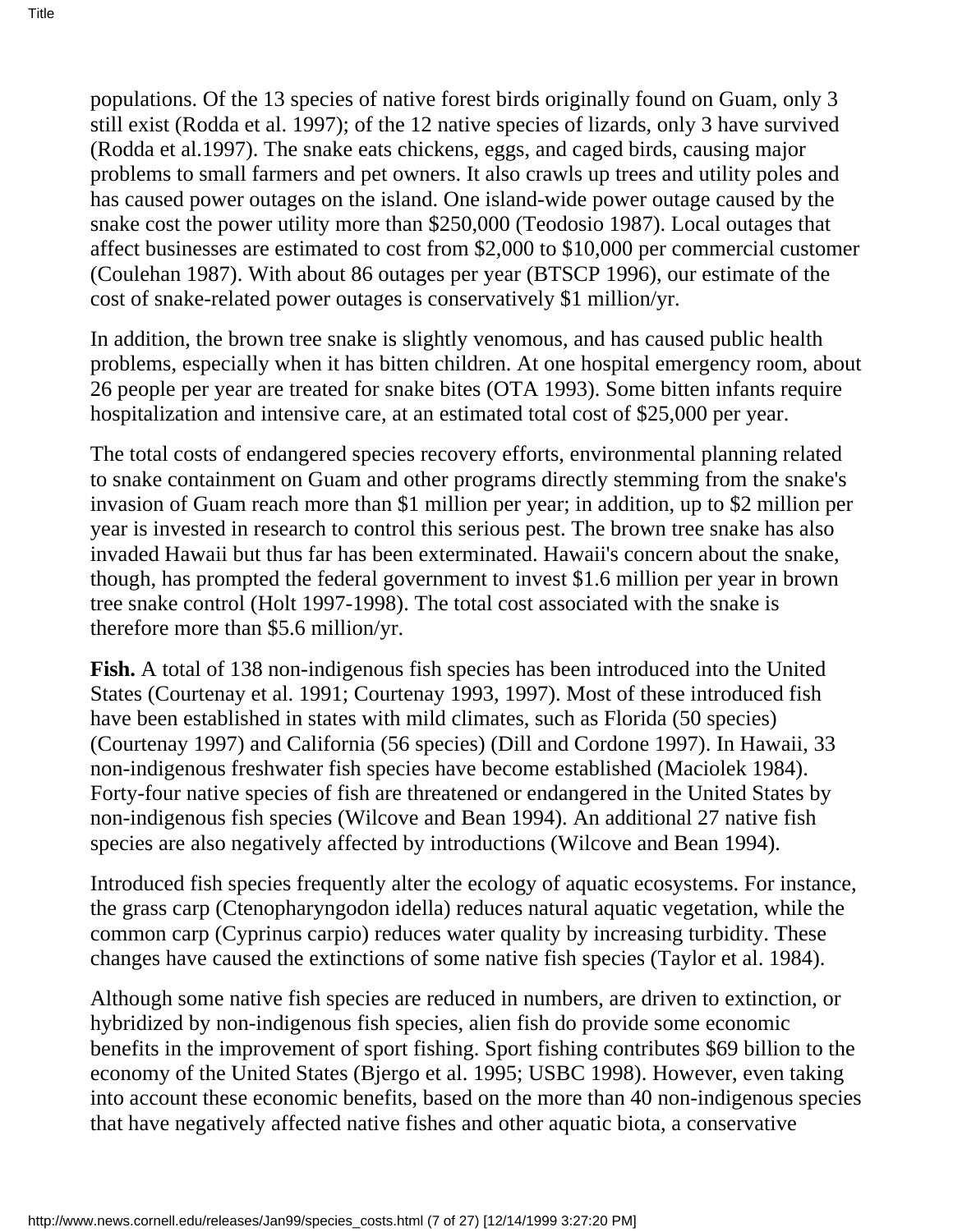estimate puts the economic losses due to exotic fish at more than \$1 billion annually.

**Arthropods and Annelids.** Approximately 4,500 arthropod species (2,582 species in Hawaii and more than 2,000 in the continental United States) have been introduced to the United States. Also, 11 earthworm species (Hendrix 1995), and nearly 100 aquatic invertebrate species have been introduced (OTA 1993). About 95% of these introductions were accidental, with many species gaining entrance via plants or through soil and water ballast from ships.

For example, the accidentally-introduced balsam woolly adelgid (*Adelges piceae*) inflicts severe damage in balsam-fir natural forest ecosystems (Jenkins 1998). According to Alsop and Laughlin (1991), this aphid is destroying the old-growth spruce-fir forest in many regions. Over the last two decades, it has spread throughout the southern Appalachians, where it has destroyed up to 95% of the fraser firs. Alsop and Laughlin (1991) report the loss of 2 native bird species and the invasion by 3 other bird species as a result of adelgid-mediated forest death.

Other introduced insect species have become pests of livestock and wildlife. For example, the red imported fire ant (Solenopsis invicta) kills poultry chicks, lizards, snakes, and ground nesting birds (Vinson 1994). A 34% decrease in swallow nesting success as well as a decline in the northern bobwhite quail populations was reported due to these ants (Allen et al. 1995). The estimated damage to livestock, wildlife, and public health caused by fire ants in Texas is estimated to be \$300 million/yr. An additional \$200 million is invested in control per year (Vinson 1992; TAES 1998). Assuming similar damages in other infested southern states -- such as Florida, Georgia, and Louisiana -- the fire ant damages total more than \$1 billion/yr. Southern states are also affected by another insect, the Formosan termite (*Coptotermes formosanus*), which is reported to cause structural damages totalling approximately \$1 billion/yr in Southern United States, especially in the New Orleans region (Corn et al. 1999).

The European green crab (*Carcinus maenas*) has been associated with the demise of the soft shell clam industry in New England and maritime provinces of Canada (Lafferty and Kuris 1996). It also destroys commercial shellfish beds and preys on large numbers of native oysters and crabs (Lafferty and Kuris 1996), with an annual estimated economic impact of \$44 million/yr (Lafferty and Kuris 1996).

**Mollusks.** Eighty-eight species of mollusks have been both intentionally and accidentally introduced and established in U. S. aquatic ecosystems (OTA 1993). Two have become serious pests: the zebra mussel (*Dreissena polymorpha*) and the Asian clam (*Corbicula fluminea*).

The zebra mussel was first found in Lake St. Clair after gaining entrance via ballast water released in the Great Lakes from ships that had traveled from Europe (Benson and Boydstun 1995). It has spread into most of the aquatic ecosystems in the eastern United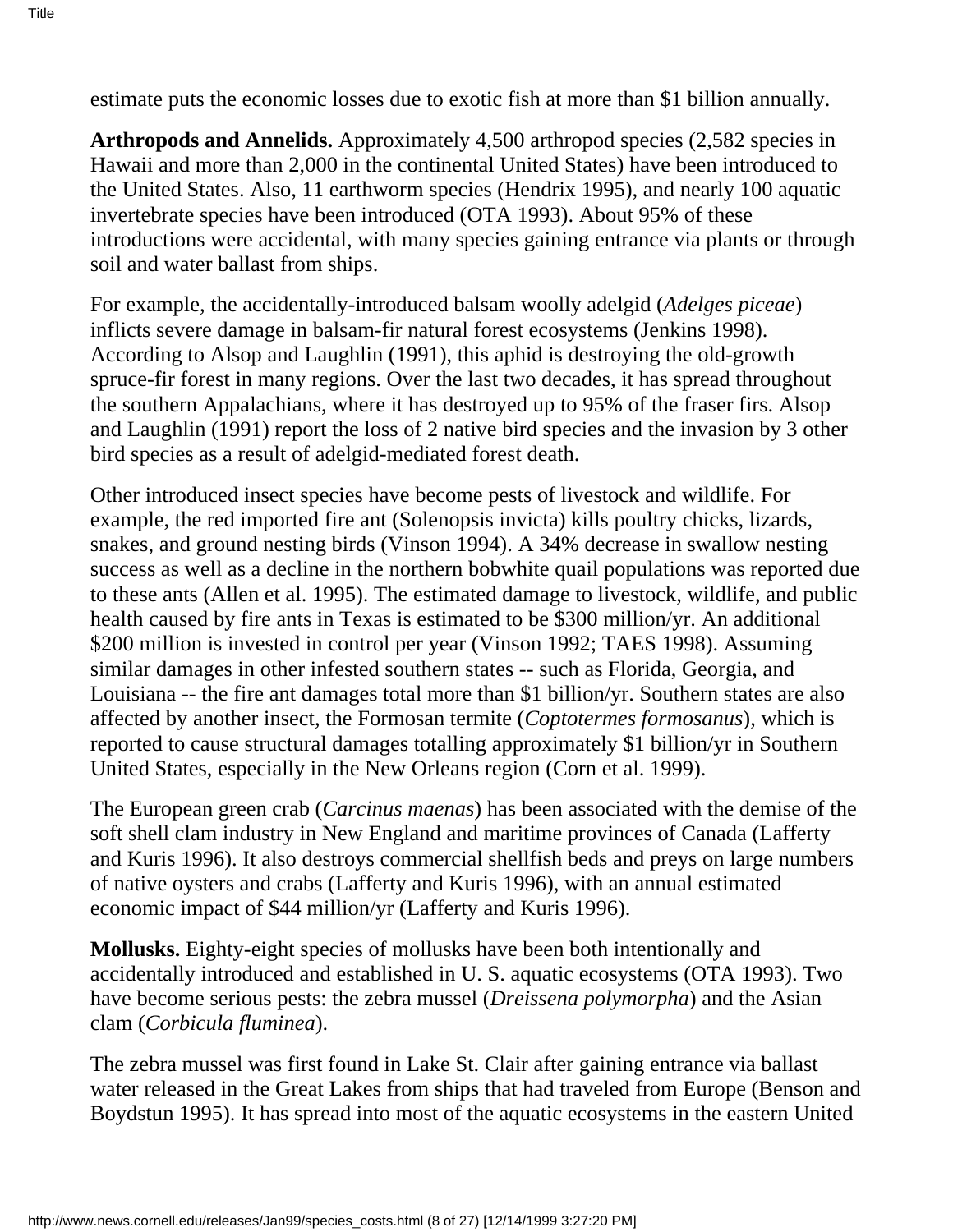States and is expected to invade most freshwater habitats throughout the nation in approximately 20 years (Benson and Boydstun 1995). Large mussel populations reduce food and oxygen for native fauna. In addition, zebra mussels have been observed completely covering native mussels, clams, and snails, thereby further threatening their survival (Benson and Boydstun 1995; Keniry and Marsden 1995). Mussel densities have reached 700,000/m2 in some locations (Griffiths et al. 1991). Zebra mussels also invade and clog water intake pipes and water filtration and electric generating plants; it is estimated that they will cause \$5 billion/yr in damages to these facilities and associated control costs by the year 2000 (Khalanski 1997).

Although the Asian clam grows and disperses less rapidly than the zebra mussel, it too is causing significant fouling problems and is threatening native species. Costs associated with its fouling damage are about \$1 billion/yr (Isom 1986; OTA 1993).

Another pest mollusk is the introduced shipworm (*Teredo navalis*), which was first introduced into the San Francisco Bay. It has caused serious damage since the early 1990s. Currently, damages are estimated to be approximately \$200 million/yr (Cohen and Carlton 1995).

## **CROP, PASTURE, AND FOREST LOSSES AND ASSOCIATED CONTROL COSTS**

Many weeds, pest insects, and plant pathogens are biological invaders. These non-indigenous species cause several billion dollars worth of losses to crops, pastures, and forests annually in the United States. In addition, several billion dollars are spent on pest control.

**Weeds.** In crop systems, including forage crops, an estimated 500 introduced plant species have become weed pests; some of these, such as Johnson grass (*Sorghum halepense*) and Kudzu (*Pueraria lobata*), were actually introduced as crops and then became pests (Pimentel et al. 1989). Most of these weeds were accidentally introduced with crop seeds, from ship-ballast soil, or from various imported plant materials, among which were yellow rocket (*Barbarea vulgaris*) and Canada thistle (*Cirsium arvense*).

In U.S. agriculture, weeds cause an overall reduction of 12% in crop yields. In economic terms, this reduction represents about \$33 billion in lost crop production annually, based on the crop potential value of all U.S. crops of more than \$267 billion/yr (USBC 1998). Based on the survey that about 73% of the weed species are non-indigenous (Pimentel 1993), it follows that about \$24 billion/yr of these crop losses are due to introduced weeds. However, non-indigenous weeds are often more serious pests than native weeds; this estimate of \$24 billion/yr is conservative. In addition to direct losses, approximately \$4 billion/yr in herbicides are applied to U.S. crops (Pimentel 1997), of which about \$3 billion/yr is used for control of non-indigenous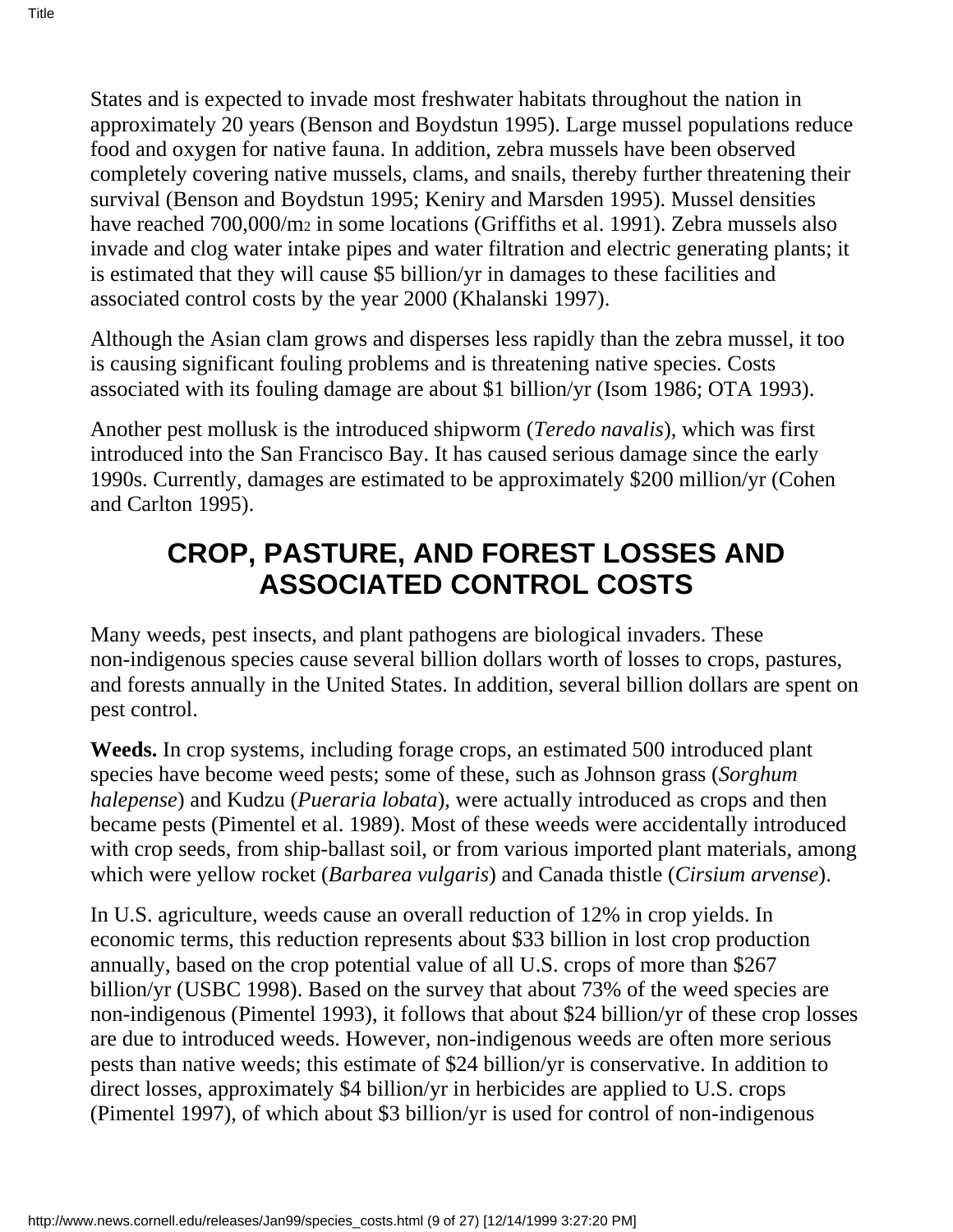Title

weeds. Therefore, the total costs of introduced weeds to the U.S. economy is about \$27 billion annually.

In pastures, 45% of weeds are non-indigenous species (Pimentel 1993). U.S. pastures provide about \$10 billion in forage crops annually (USDA 1998), and the estimated losses due to weeds are approximately \$2 billion (Pimentel 1991). Forage losses due to non-indigenous weeds are nearly \$1 billion/yr.

Some introduced weeds are toxic to cattle and wild ungulates, such as leafy spurge (*Euphoria esula*) (Trammel and Butler 1995). In addition, several non-indigenous thistles have reduced native forage plant species in pastures, rangelands, and forests, thus reducing cattle grazing (Dewey 1991). According to Interior Secretary Bruce Babbitt (1998), ranchers spend about \$5 billion each year to control invasive non-indigenous weeds in pastures and rangelands. Nevertheless, these weeds continue to spread.

Control of weed species in lawns, gardens, and golf courses is a significant proportion of the total management costs of about \$36 billion/yr (USBC 1998). In fact, Templeton et al. (1998) estimated that each year about \$1.3 billion of the \$36 billion is spent just on residential weed, insect, and disease pest control each year. Because a large proportion of these weeds, such as dandelions (*Taraxacum officinale*) are exotics, we estimate that \$500 million is spent on residential exotic weed control and an additional \$1 billion is invested in non-indigenous weed control on golf courses.

Weed trees also have an economic impact, and from \$3 to \$6 million per year is being spent in efforts to control only the melaleuca tree in Florida.

**Vertebrate Pests.** Horses (*Equus caballus*) and burros (*Equus asinus*), deliberately released in the western United States, have attained wild populations of approximately 50,000 animals (Pogacnik 1995). These animals graze heavily on native vegetation, allowing non-indigenous annuals to displace native perennials (Rosentreter 1994). Burros inhabiting the northwestern United States also diminish the primary food sources of native bighorn sheep and seed-eating birds, thereby reducing the abundance of these native animals (Kurdila 1995). In general, the large populations of introduced wild horses and burros cost the nation an estimated \$5 million/yr in forage losses (Pimentel et al. 1999).

Feral pigs (*Sus scrofa*), native to Eurasia and North Africa, have been introduced into some U.S. parks for hunting, including parks in the California coastal prairie and Hawaiian islands, where they have substantially changed the vegetation in these parks (Kotanen 1995). In Hawaii, more than 80% of the soil is bare in regions inhabited by pigs (Kurdila 1995). This disturbance allows annual plants to invade the overturned soil and intensifies soil erosion. Pig control per park in Hawaii (~1500 pigs/park) (Stone et al. 1992) costs about \$150,000/yr . Assuming that the 3 parks in Hawaii have similar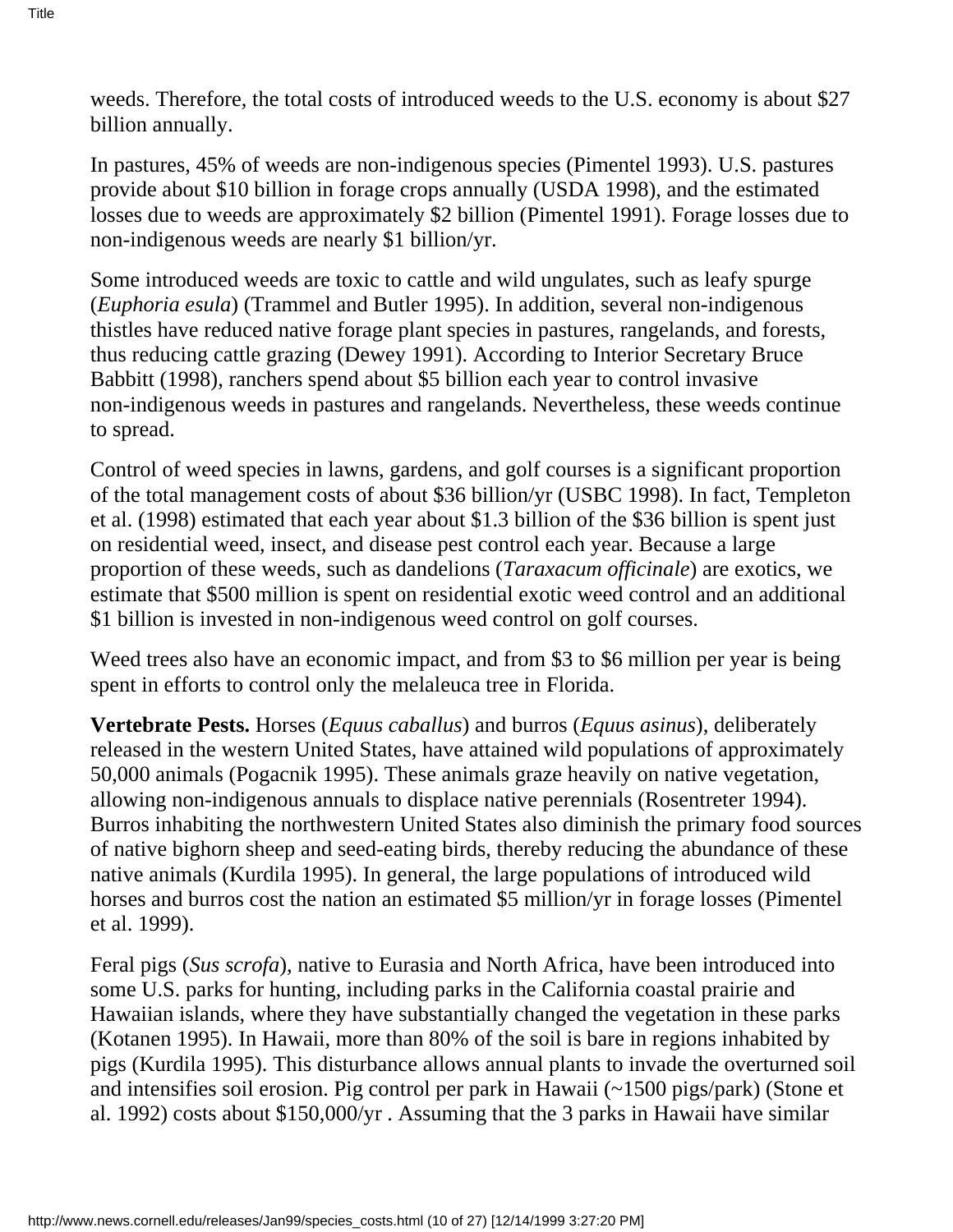pig control problems, the total is \$450,000/yr (P. C., R. Zuniga, Cornell University, 1999).

Feral pigs have also become a serious problem in Florida, where their population has risen to more than 500,000 (Layne 1997); similarly, in Texas their number ranges from 1 to 1.5 million. In Florida, Texas, and elsewhere, pigs damage grain, peanut, soybean, cotton, hay, and various vegetable crops, and the environment (Rollins 1998). Pigs also transmit and are reservoirs for serious human and livestock diseases, including brucellosis, pseudobrucellosis, and trichinosis (Davis 1998).

Nationwide, there are an estimated 4 million feral pigs. Based on environmental and crop damages of about \$200 per pig annually (one pig can cause up to \$1000 of damages to crops in one night), and assuming that 4 million feral pigs inhabit the United States, the yearly damage amounts to about \$800 million/yr. This estimate is conservative because pigs cause significant environmental damages and diseases that cannot be easily translated into dollar values.

Other animals that threaten crop production include birds. European starlings *(Sturnus vulgaris*) are serious pests and are estimated to occur at densities of more than 1 per ha in agricultural regions (Moore 1980). Starlings are capable of destroying as much as \$2,000 worth of cherries per hectare (Feare 1980). In grain fields, starlings consume about \$6/ha of grain (Feare 1980). Conservatively assuming \$5/ha for all damages to many crops in the United States, the total loss due to starlings would be approximately \$800 million/yr. In addition, these aggressive birds have displaced numerous native birds (Laycock 1966). Starlings have also been implicated in the transmission of 25 diseases, including parrot fever and other diseases of humans (Laycock 1966; Weber 1979).

**Insect and Mite Pests.** Approximately 500 non-indigenous insect and mite species are pests in crops in the United States. Hawaii has 5,246 identified native insect species, and an additional 2,582 introduced insect species (Howarth 1990; Frank and McCoy 1995a; Eldredge and Miller 1997). Introduced insects account for 98% of the crop pest insects in the state (Beardsley 1991). In addition to Florida's 11,500 native insect species, 949 introduced species have, mostly accidentally, invaded the state (42 species were intentionally introduced for biological control; Frank and McCoy 1995b). In California, the 600 introduced species are responsible for 67% of all crop losses (Dowell and Krass 1992).

Each year, pest insects destroy about 13% of potential crop production representing a value of about \$33 billion in U.S. crops (USBC 1998). Considering that about 40% of the pests were introduced (Pimentel 1993), we estimate that introduced pests cause about \$13 billion in crop losses each year. In addition, about \$1.2 billion in pesticides are applied for all insect control each year (Pimentel 1997). The portion applied against introduced pest insects is approximately \$500 million/yr. Therefore, the total cost for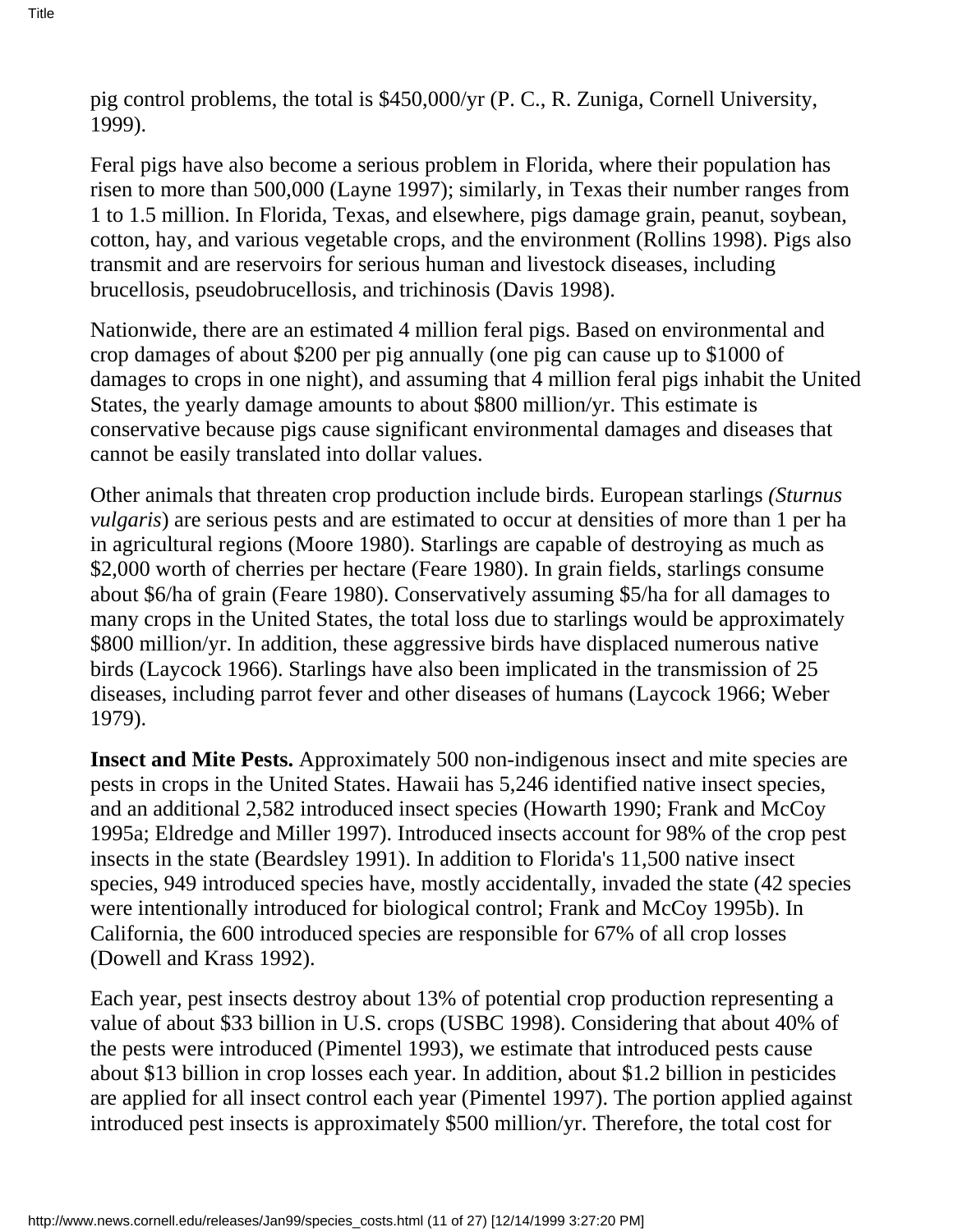Title

introduced non-indigenous insect pests is approximately \$13.5 billion/yr. In addition, based on the analysis of management costs of lawns, gardens, and golf courses, we estimate the control costs of pest insects and mites in lawns, gardens, and golf courses to be at least \$1.5 billion/yr.

In addition to crops, about 360 non-indigenous insect species have become established in American forests (Liebold et al. 1995), of which approximately 30% of these are now serious pests. Insects cause the loss of approximately 9% of forest products, amounting to a cost of \$7 billion per year (Hall and Moody 1994; USBC 1998). Because 30% of the pests are non-indigenous, annual losses attributed to non-indigenous species is about \$2.1 billion per year.

The gypsy moth (*Lymantria dispar*), intentionally introduced into Massachusetts in the 1800s for possible silk production, has developed into a major pest of U.S. forest and ornamental trees, especially oaks (Campbell and Schlarbaum 1994). The U.S. Forest Service currently spends about \$11 million annually on gypsy moth control (Campbell and Schlarbaum 1994).

**Plant Pathogens.** There are an estimated 50,000 parasitic and non-parasite diseases of plants in the United States, most of which are caused by fungae species (USDA 1960). In addition more than 1300 species of viruses are plant pests in the United States (USDA 1960). Many of these microbes are non-native and were introduced inadvertently with seeds and other parts of host plants and have become major crop pests in the United States (Pimentel 1993). Including the introduced plant pathogens plus other soil microbes, we estimate conservatively that more than 20,000 species of microbes have invaded the United States.

U.S. crop losses to all plant pathogens total approximately \$33 billion per year (Pimentel 1997; USBC 1998). Approximately 65% (Pimentel 1993), or an estimated \$21 billion per year of losses are attributable to non-indigenous plant pathogens. In addition, \$0.72 billion is spent in total annually for fungicides (Pimentel 1997), with approximately \$0.5 billion/yr for only the control of non-indigenous plant pathogen. This brings the costs of damage and control of non-indigenous plant pathogens to about \$21.5 billion/yr. In addition, based on the earlier discussion of pests in lawns, gardens, and golf courses, we estimate the control costs of plant pathogens in lawns, gardens, and golf courses to be at least \$2 billion/yr.

In forests, more than 20 non-indigenous species of plant pathogens attack woody plants (Liebold et al. 1995). Two of the most serious plant pathogens are the chestnut blight fungus (*Cryphonectria parasitica*) and Dutch elm disease (*Ophiostoma ulmi*). Before the accidental introduction of chestnut blight, approximately 25% of eastern U.S. deciduous forest consisted of American chestnut trees (Campbell 1994). Now chestnut trees have all but disappeared. Removal of elm trees devastated by *O. ulmi* costs about \$100 million/yr (Campbell and Schlarbaum 1994).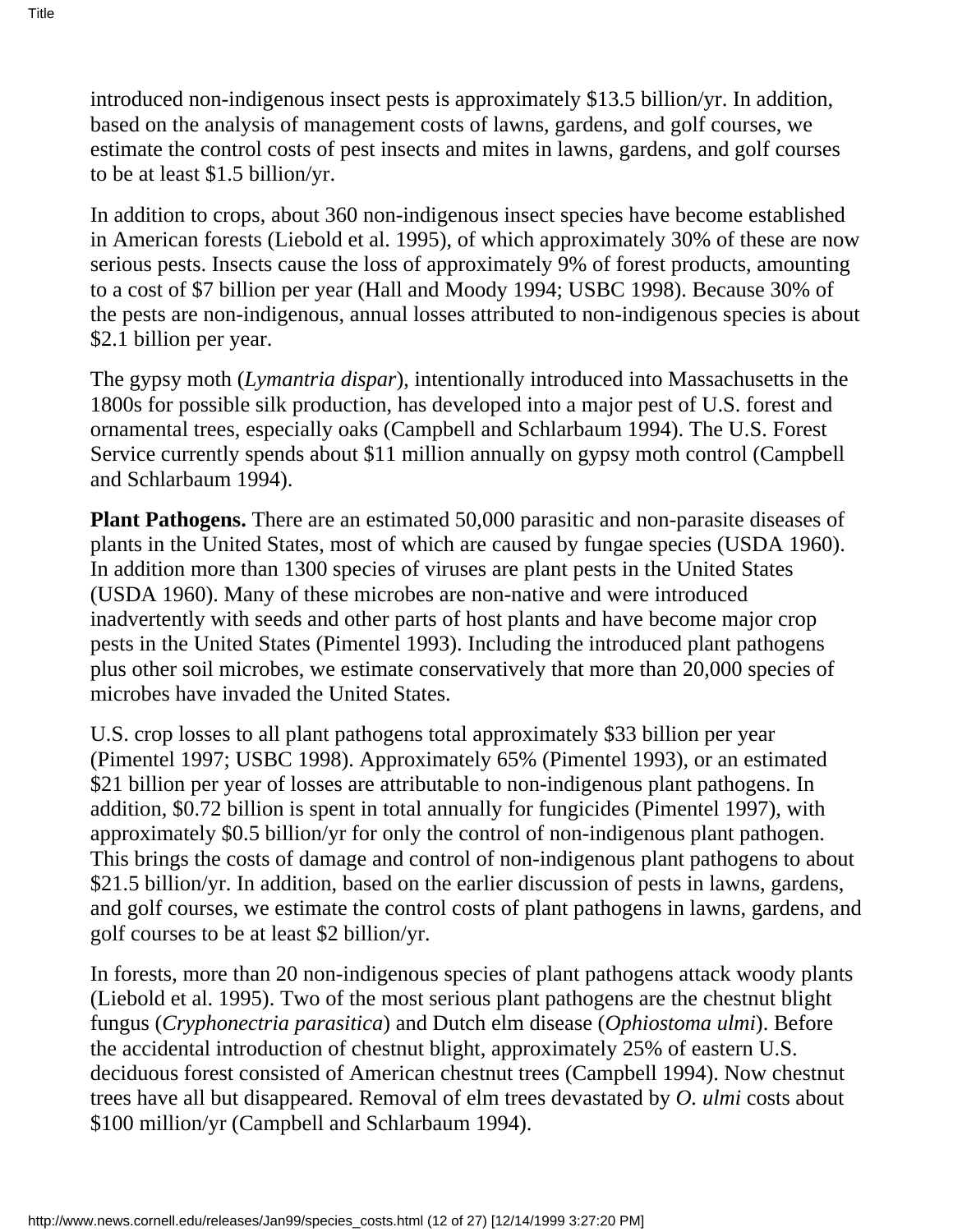In addition, plant pathogens of forest plants cause the loss of approximately 9%, or \$7 billion, of forest products each year (Hall and Moody 1994; USBC 1998). The proportion of introduced plant pathogens in forests is similar to that of introduced insects (about 30%), thus, approximately \$2.1 billion in forest products are lost each year to non-indigenous plant pathogens in the United States.

# **LIVESTOCK PESTS**

Similar to crops, exotic microbes (e.g., calf diarrhea rotavirus) and parasites (e.g., face flies, *Musca autumnalis*) were introduced along with livestock brought into the United States (Drummond et al., 1981; Morgan, 1981). In addition to the hundreds of pest microbes and parasites that have already been introduced, more than 60 microbes and parasites could invade and become serious pests to U.S. livestock (USAHA 1984). A conservative estimate of the losses to U.S. livestock from exotic microbes and parasites was reported to be approximately \$3 billion/yr in 1980 (Drummond et al. 1981; Morgan 1981). Current livestock losses to pests are estimated to be approximately \$9 billion/year.

# **HUMAN DISEASES**

The non-indigenous diseases now having the greatest impact on humans are Acquired Immune Deficiency Syndrome (AIDS), syphilis, and influenza (Newton-John 1985; Pimentel et al. 1999). In 1993, there were 103,533 cases of AIDS with 37,267 deaths (CDC 1996). The total U.S. health care cost for the treatment of AIDS averages about \$6 billion per year (USPHS 1994).

New influenza strains originating in the Far East spread quickly to the United States. Influenza causes 540 deaths in the United States each year (USBC 1998). Costs of hospitalizations for a single outbreak of influenza, like type A, can exceed \$300 million/yr (Chapman et al., 1992).

In addition, each year there are approximately 53,000 cases of syphilis in the United States; to treat only newborn children infected with syphilis costs \$18.4 million/yr (Bateman et al. 1997).

In total, AIDS and influenza take the lives of more than 40,000 people each year in the United States, and treatment costs for these diseases total approximately \$6.5 billion/yr. The costs of treating other exotic diseases pushes this total much higher. An increasing threat of exotic diseases exists because of rapid transportation, encroachment of civilization into new ecosystems, and growing environmental degradation.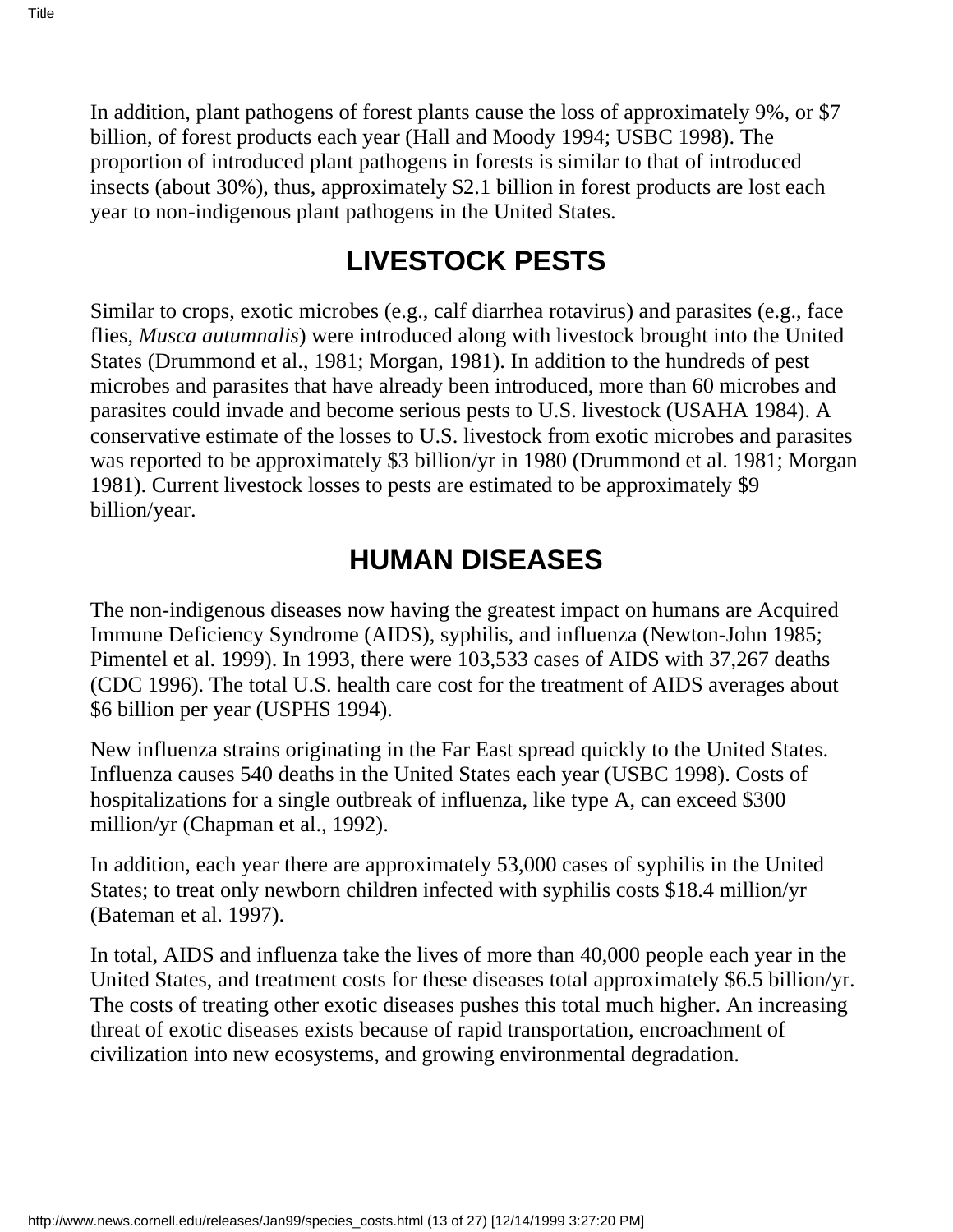With more than 50,000 non-indigenous species in the United States, the fraction that is harmful does not have to be large to inflict significant damage to natural and managed ecosystems and cause public health problems. A suite of ecological factors may cause non-indigenous species to become abundant and persistent. These include the lack of controlling natural enemies (e.g., purple loosestrife and imported fire ant); the development of new associations between alien parasite and host (e.g., AIDS virus in humans and gypsy moth in U.S. oaks); effective predators in a new ecosystem (e.g., brown tree snake and feral cats); artificial and/or disturbed habitats that provide favorable invasive ecosystems for the aliens (e.g., weeds in crop and lawn habitats); and invasion by some highly adaptable and successful species (e.g., water hyacinth and zebra mussel).

Our study reveals that economic damages associated with non-indigenous species effects and their control amount to approximately \$138 billion/yr. The Office of Technology Assessment (OTA 1993) reported average costs of \$1.1 billion/yr (\$97 billion over 85 years) for 79 species. The reason for our higher estimate is that we included more than 10 times the number of species in our assessment and found higher costs reported in the literature than OTA (1993) for some of the same species. For example, for the zebra mussel, OTA reported damages and control costs of slightly more that \$300, 000 per year; we used an estimate of \$5 billion/yr (Khalanski 1997).

Although we reported total economic damages and associated control costs to be \$138 billion/yr, precise economic costs associated with some of the most ecologically damaging exotic species are not available. The brown tree snake, for example, has been responsible for the extinction of dozens of bird and lizard species on Guam. Yet for this snake, only minimal cost data are known. In other cases, such as the zebra mussel and feral pigs, only combined damage and control cost data are available. The damage and control costs are considered low when compared with the extensive environmental damages these species cause. If we had been able to assign monetary values to species extinctions and losses in biodiversity, ecosystem services, and aesthetics, the costs of destructive non-indigenous species would undoubtedly be several times higher than \$138 billion/yr. Yet even this understated economic loss indicates that non-indigenous species are exacting a significant toll.

We recognize that nearly all of our crop and livestock species are non-indigenous and have proven essential to the viability the U.S. agriculture and economy. However, the fact that certain non-indigenous crops (e.g., corn and wheat) are vital to agriculture and the U.S. food system does not diminish the enormous negative impacts of other non-indigenous species (e.g, zebra mussel and exotic weeds).

The true challenge lies not in determining the precise costs of the impacts of exotic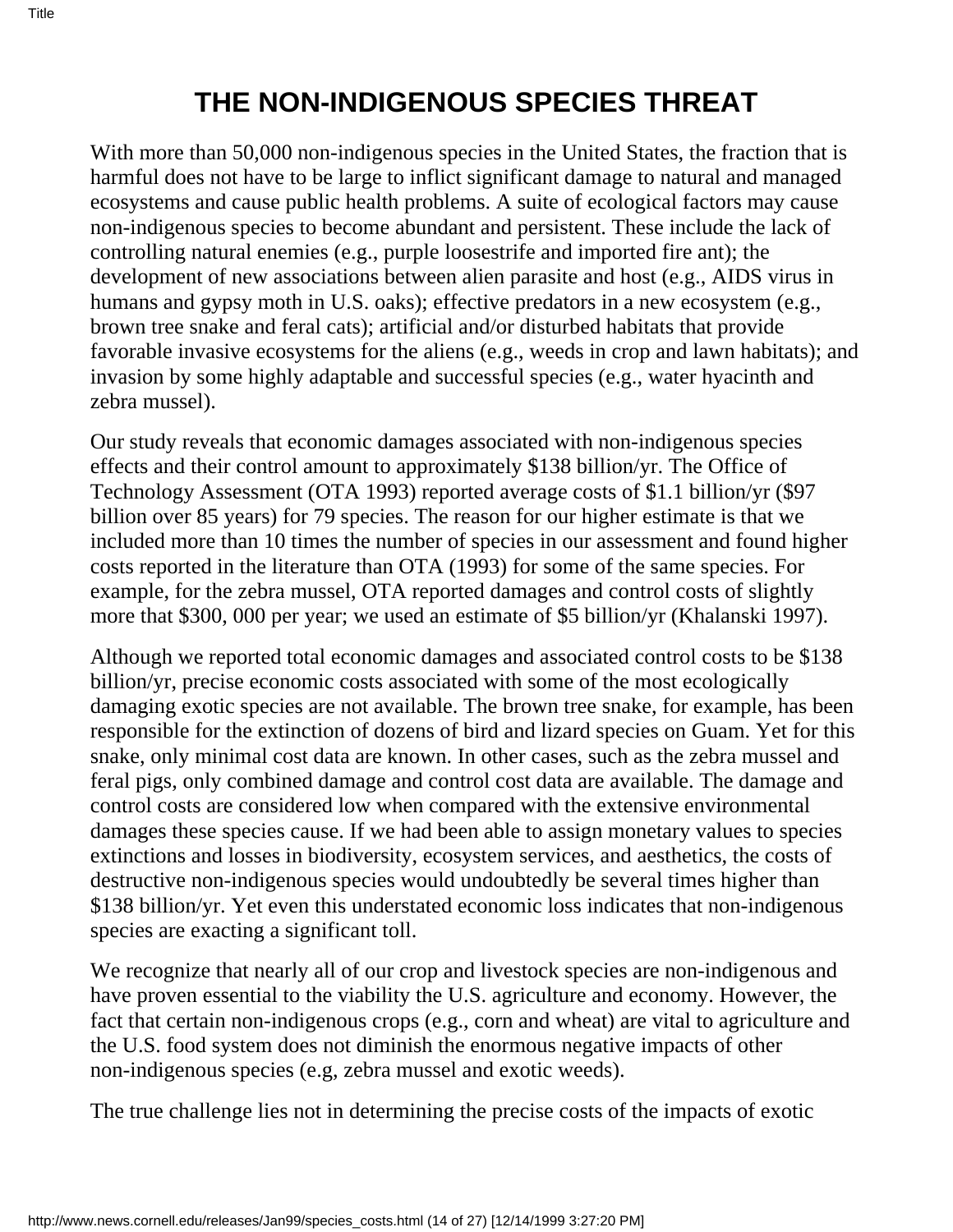species, but in preventing further damage to natural and managed ecosystems caused by non-indigenous species. Formulation of sound prevention policies needs to take into account the means through which non-indigenous species gain access to and become established in the United States. Since the modes of invasion vary widely, a variety of preventative strategies will be needed. For example, public education, sanitation, and effective screening and searches at airports, seaports, and other ports of entry will help reduce the chances for biological invaders becoming established in the United States.

Fortunately, the problem is gaining the attention of policy makers. On February 2, 1999, President Clinton issued an Executive Order allocating \$28 million to combat alien species invasions and creating an Interagency Invasive Species Council to produce a plan within 18 months to mobilize the federal government to defend again non-indigenous species invasions. In addition, a Federal Interagency Weed Committee has been formed to help combat non-indigenous plant species invasions (FIWC 1999). The objective of this interagency committee is education, formation of partnerships among concerned groups, and stimulation of research on the biological invader problem. Secretary Bruce Babbitt (1999) has also established an Invasive Weed Awareness Coalition to combat the invasion and spread of non-native plants, such as knapweed (*Centaurea spp.*) and St. Johnswort (*Hypericum perforatum*).

While these policies and practices may help prevent accidental and intentional introduction of potentially harmful exotic species, we have a long way to go before the resources devoted to the problem are in proportion to the risks. We hope that this environmental and economic assessment will advance the argument that investments made now to prevent future introductions will be returned many times over in the preservation of natural ecosystems, diminished losses to agriculture and forestry, and lessened threats to public health.

| Category                                 | Non-Indigenous Losses and<br>Species | Damages | Control<br>Costs | Total  |
|------------------------------------------|--------------------------------------|---------|------------------|--------|
| <b>PLANTS</b>                            | 25,000                               |         |                  |        |
| Purple loosestrife                       |                                      |         |                  | \$45   |
| Aquatic weeds                            |                                      | $\$10$  | \$100            | 110    |
| Mealeuca tree                            |                                      | lΝA     | $3-6$            | 3      |
| Crop weeds                               |                                      | 24,000  | 3,000            | 27,000 |
| Weeds in pastures                        |                                      | 1,000   | 5,000            | 6,000  |
| Weeds in lawns,<br>gardens, golf courses |                                      | lΝA     | 1,500            | 1,500  |
| <b>MAMMALS</b>                           | 20                                   |         |                  |        |
| Wild horses and burros                   |                                      | 5       | NA               | 5      |

Table 1. Estimated annual costs associated with some non-indigenous species introduction in the United States (see text for details and sources) (x millions of dollars).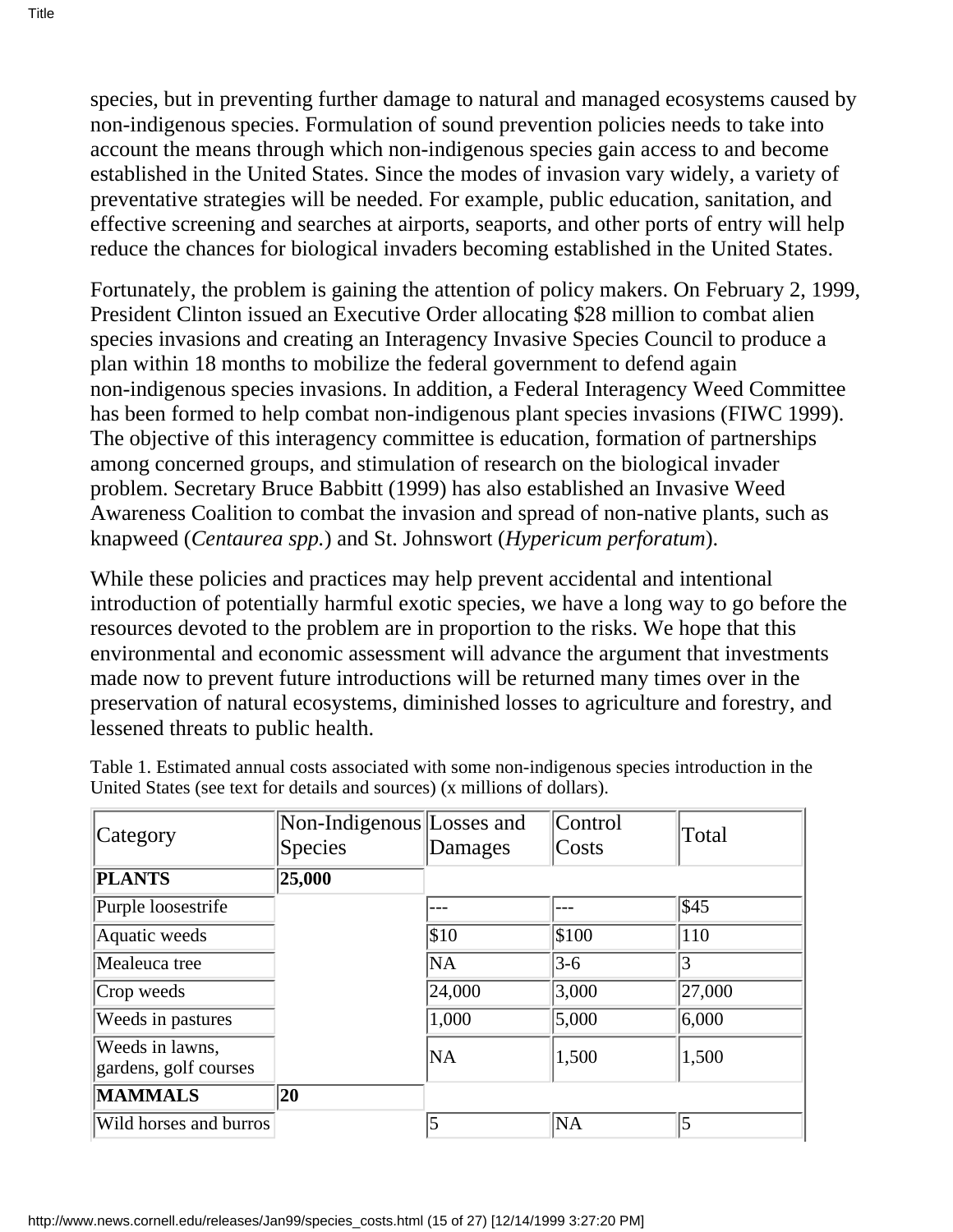| <b>TOTAL</b>                                          |                 |                    |                          | \$138,229.1        |
|-------------------------------------------------------|-----------------|--------------------|--------------------------|--------------------|
| <b>HUMAN DISEASES</b>                                 |                 | <b>NA</b>          | 6,500                    | 6,500              |
| <b>LIVESTOCK</b><br><b>DISEASES</b>                   |                 | 9,000              | NA                       | 9,000              |
| Dutch elm disease                                     |                 | $N\overline{A}$    | 100                      | 100                |
| Forest plant pathogens                                |                 | 2,100              | NA                       | 2,100              |
| Plant pathogens in<br>lawns, gardens, golf<br>courses |                 | <b>NA</b>          | 2,000                    | 2,000              |
| Crop plant pathogens                                  |                 | 21,000             | $\overline{500}$         | 21,500             |
| <b>MICROBES</b>                                       | $\sqrt{20,000}$ |                    |                          |                    |
| Shipworm                                              |                 | 205                | $N_A$                    | $\sqrt{205}$       |
| Asian clam                                            |                 | 1,000              | NA                       | 1,000              |
| Zebra mussel                                          |                 | $---$              | $ -$                     | 5,000              |
| <b>MOLLUSKS</b>                                       | 88              |                    |                          |                    |
| Forest pests                                          |                 | $\overline{2,100}$ | $\overline{\text{NA}}$   | $\sqrt{2,100}$     |
| Pests in lawns,<br>gardens, golf courses              |                 | <b>NA</b>          | 1,500                    | 1,500              |
| Crop pests                                            |                 | 13,000             | 500                      | 13,500             |
| Gypsy moth                                            |                 | <b>NA</b>          | 11                       | 11                 |
| Green crab                                            |                 | 44                 | $\overline{\text{NA}}$   | $\overline{44}$    |
| Formosan termite                                      |                 | 1,000              | NA                       | 1,000              |
| Imported fire ant                                     |                 | 600                | 400                      | 1,000              |
| <b>ARTHROPODS</b>                                     | 4,500           |                    |                          |                    |
| <b>FISH</b>                                           | 138             | $\overline{1,000}$ | $\overline{\mathbf{NA}}$ | $\overline{1,000}$ |
| <b>AMPHIBIANS</b><br>Brown tree snake                 | 53              | $\mathbf{1}$       | 4.6                      | 5.6                |
| <b>Starlings</b><br><b>REPTILES &amp;</b>             |                 |                    |                          |                    |
| Pigeons                                               |                 | 1,100<br>800       | NA                       | 1,100<br>800       |
| <b>BIRDS</b>                                          | $\overline{97}$ |                    | $\overline{\text{NA}}$   |                    |
| Dogs                                                  |                 | 250                | $\overline{\text{NA}}$   | 250                |
| Cats                                                  |                 | 14,000             | NA                       | 14,000             |
| Rats                                                  |                 | 19,000             | NA                       | 19,000             |
| Mongooses                                             |                 | 50                 | NA                       | $\overline{50}$    |
| Feral Pigs                                            |                 | 800                | $\overline{0.5}$         | 800.5              |

### **ACKNOWLEDGMENTS**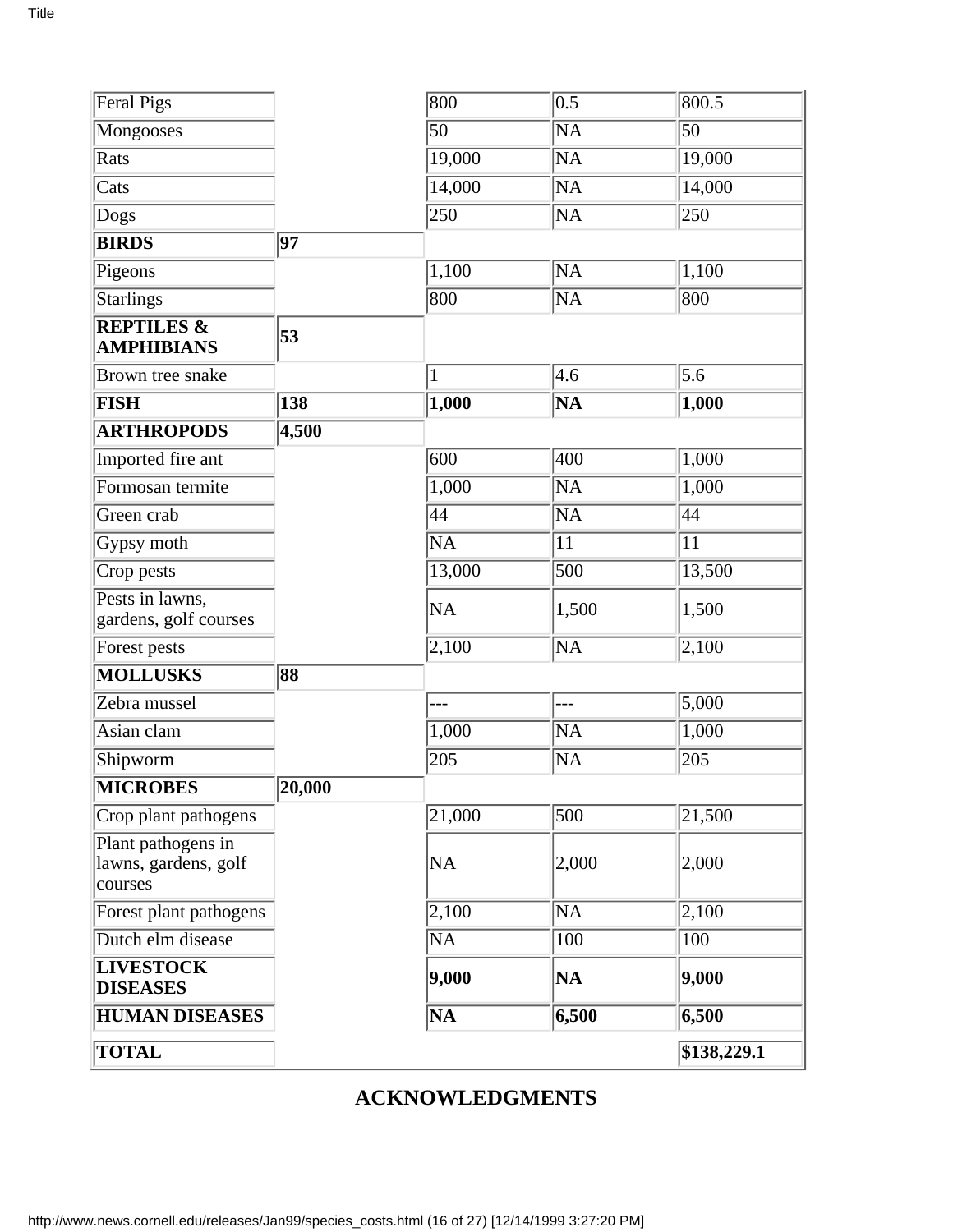We thank the following people for reading an earlier draft of this article and for their many helpful suggestions: D. Bear, Council on Environmental Quality, Executive Office of the President, Washington , DC; J.W. Beardsley, University of Hawaii; A.J. Benson, U.S. Geological Survey, Gainesville, FL; B. Blossey, Cornell University; C.R. Bomar, University of Wisconsin, Stout; F.T. Campbell, Western Ancient Forest Campaign, Springield, VA; R. Chasen, Editor, *BioScience*; P. Cloues, Geologic Resources Division, Natural Resource Program Center, Lakewood, Colorado; W.R. Courtenay, Florida Atlantic University; R.H. Cowie, Bishop Museum, Honolulu, HI; D. Decker, Cornell University; R.V. Dowell, California Department of Food and Agriculture; T. Dudley, University of Califonia, Berkeley; H. Fraleigh, Colorado State University; H. Frank, University of Florida; T. Fritts, U.S. Geological Survey, Washington, DC; E. Groshoz, University of New Hampshire; J. Jenkins, Forest Service, USDA, Radnor, PA; J.N. Layne, Archbold Biological Station, Lake Placid, FL; J. Lockwood, University of Tennessee; J.D. Madsen, U.S. Army Crops of Engineers, Vicksburg, MS; R.A. Malecki, N.Y. Cooperative Fish & Wildlife Research Unit, Ithaca, NY; E.L. Mills, Cornell University; S.F. Nates, University of Southwestern Louisiana; H.S. Neufeld, Appalachian State University; P.J. O'Connor, Colorado State University; B.E. Olson, Montana State University; E.F. Pauley, Coastal Carolina University; M. Pimentel, Cornell University; S. Pimm, University of Tennessee; W.J. Poly, Southern Illinois University; G. Roberts, University of Hawaii; G.S. Rodrigues, Empresa Brasilerira de Pesquisa Agropecuaria, Brazil; M. Sagoff, Institute for Philosophy and Public Policy, University of Maryland, College Park; B. Salter, Maryland Department of Natural Resources; D.L. Scarnecchia, University of Idaho; D. Simberloff, University of Tennessee; J.N. Stuart, University of New Mexico;S.B. Vinson, Texas A & M University; L.A. Wainger, University of Maryland; J.K. Wetterer, Collumbia University; and C.E. Williams, Clarion University of Pennsylvannia.

#### **References Cited**

Ahmed E, Hussain I, Brooks JE. 1995. Losses of stored foods due to rats at grain markets in Pakistan. *International Biodeterioation & Biodegradation* 36 (1-2): 125-133.

Allen CR, Lutz RS, Demarais S. 1995. Red imported fire ant impacts on northern bobwhite populations. *Ecological Applications* 5 (3): 632-638.

Alsop FJ and Laughlin TF. 1991. Changes in the spruce-fir avifauna of Mt Guyot, Tennessee, 1967-1985. *Journal of the Tennessee Academy of Science* 66 (4): 207-209.

Amarasekare P. 1993. Potential impact of mammalian nest predators on endemic forest birds of western Mauna Kea, Hawaii. *Conservation Biology*. 7 (2): 316-324.

Armstrong S. 1995. Rare plants protect Cape's water supplies. *New Scientist*, *February 11*, p. 8.

ATTRA. 1997. *Purple Loosestrife: Public Enemy #1 on Federal Lands*. Washington,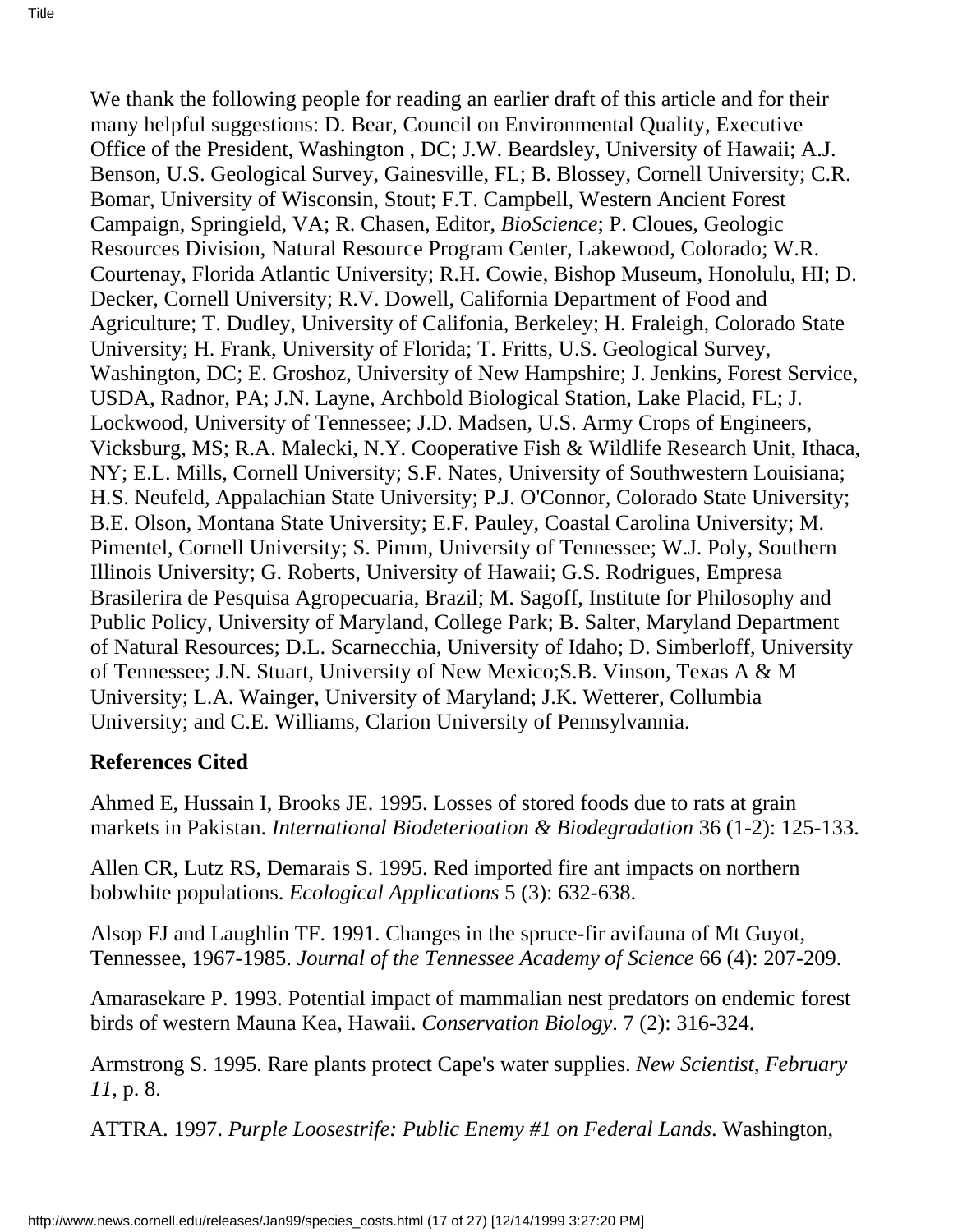DC: ATTRA Interior Helper Internet:

[http//refuges.fws.gov/NWRSFiles/HabitatMgmt/PestMgmt/LoosestrifeProblem.html.](http://www.news.cornell.edu/releases/Jan99/http//refuges.fws.gov/NWRSFiles/HabitatMgmt/PestMgmt/LoosestrifeProblem.html)

Babbitt B. 1998. Statement by Secretary of the Interior on invasive alien species. *Proceedings, National Weed Syposium, BLM Weed Page.* April 8-10, 1998.

Babbitt B. 1999. *Weed Coalition Announces National Strategy to Combat the Spread of Non-Native Invasive Plants*. Wednesday, March 10, 1999. U.S. Depatment of the Interior. Washington, DC.

Bateman DA, Phibbs CS, Joyce T, Heagarty MC. 1997. The hospital cost of congenital syphilis. *Journal of Pediatrics*. 130 (5): 752-758.

Beardsley JW 1991. Introduction of arthropod pests into the Hawaiian Islands. *Micronesia Supplement* 3: 1-4.

Benson AJ, Boydstun CP. 1995. Invasion of the zebra mussel into the United States. Pages 445-446 in LaRoe ET, Farris GS, Puckett CE, Doran PD, Mac MJ, eds. *Our Living Resources: a Report to the Nation on the Distribution, Abundance, and Health of U.S. Plants, Animals and Ecosystems.* Washington, DC.: U.S. Department of the Interior, National Biological Service.

Bjergo C, Boydstun C, Crosby M, Kokkanakis S, Sayers R. 1995. Non-native aquatic species in the United States and coastal water. Pages 428-430 in LaRoe ET, Farris GS, Puckett CE, Doran PD, Mac MJ, eds. *Our Living Resources: a Report to the Nation on the Distribution, Abundance, and Health of U.S. Plants, Animals and Ecosystems.* Washington, DC.: U.S. Department of the Interior, National Biological Service.

Bryan RT. 1996. Alien species and emerging infectious diseases: past lessons and future applications. Pages 74-80 in Sandlund GT, Schel PJ, Viken A, eds. *Proceedings of the Norway/UN Conference on Alien Species, July 1-5.* Trondheim, Norway: Norwegian Institute for Nature Research.

BTSCP. 1996. *Brown Tree Snake Control Plan*. Honolulu, Hawaii: Brown Tree Snake Control Committee, Aquatic Nuisance Species Task Force, June 1996.

Campbell FT. 1994. Killer pigs, vines, and fungi: alien species threaten native ecosystems. *Endangered Species Technical Bulletin* 19 (5): 3-5.

Campbell FT. 1998. *"Worst" Invasive Plant Species in the Conterminous United States*. Report. Springfield, VA:Western Ancient Forest Campaign.

Campbell FT, Schlarbaum SE. 1994. *Fading Forests: North American Trees and the Threat of Exotic Pests*. New York: Natural Resources Defense Council.

Carter CN. 1990. Pet population control: another decade without solutions? *Journal of*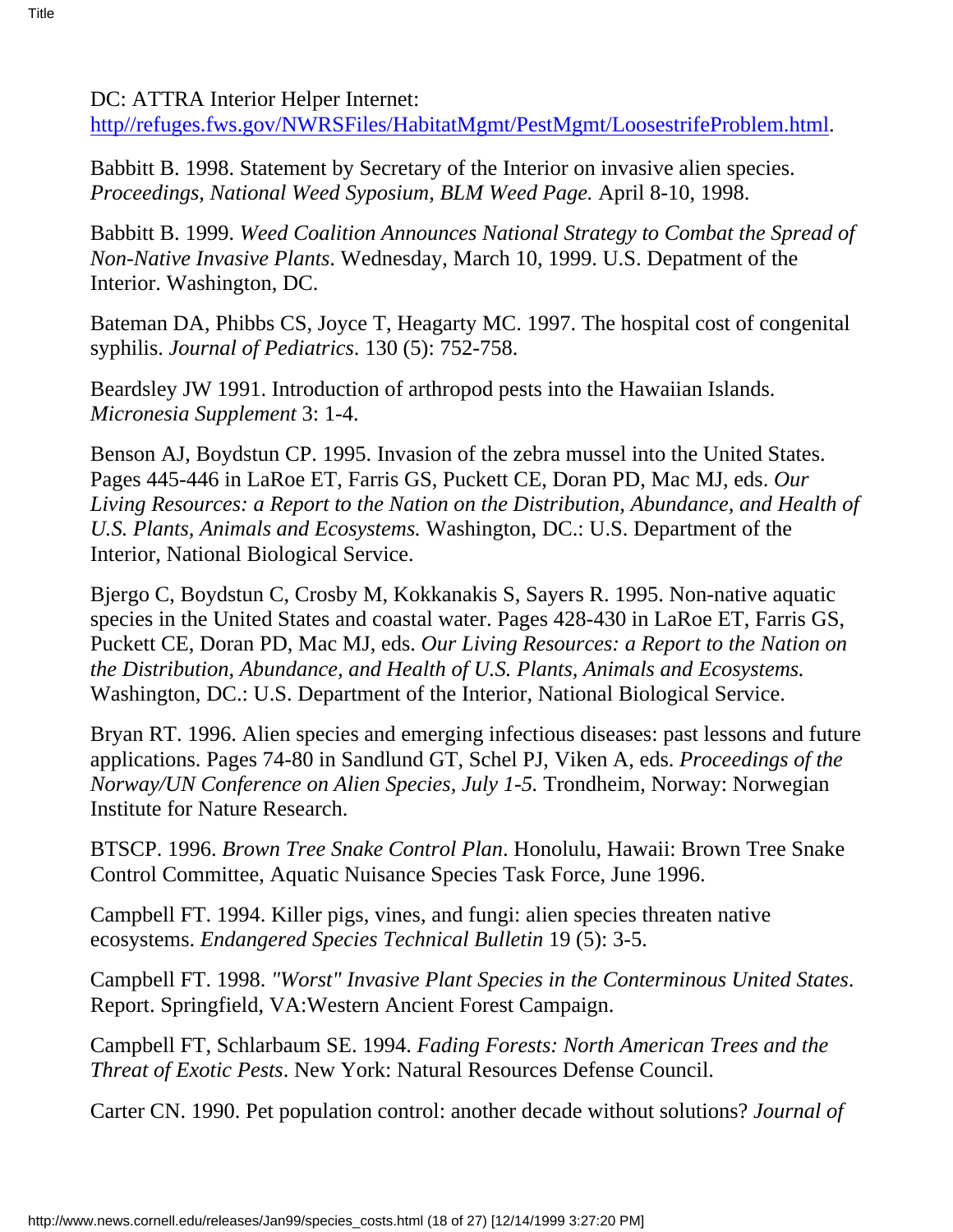*American Veterinary Medicine Association* 197 (2): 192-195.

CDC. 1996. Summary of Notifiable Diseases, United States, 1995. *Mortality and Morbidity Weekly Report of the Communicable Disease Center* 44 (53): 1-87.

CDC. 1997. Dog-bite-related fatalities -- United States, 1995-1996. *Mortality and Morbidity Weekly Report of the Communicable Disease Center* 46 463-467.

Center TD, Frank JH, Dray FA. 1997. Biological control. Pages 245-266 in Simberloff D, Schmitz DC, Brown TC, eds. *Strangers in Paradise.* Washington, DC: Island Press.

Chapman LE, Tipple MA, Schmeltz LM, Good SE, Regenery HL, Kendal AP, Gary HE, Cox NJ. 1992. Influenza -- United States, 1989-90 and 1990-91 seasons. *Mortality and Morbidity Weekly Report Surveillance Summaries* 41 (SS-3): 35-46.

Chopra G. 1992. Poultry farms. In *Rodents in Indian Agriculture*, eds. I. Prakash and P.K. Ghosh. 309-330. Jodhpur, India: Scientific Publishers.

Cohen AN, Carlton JT. 1995. *Nonindigenous Aqautic Species in a United States Estuary: A Case Study of the Biological Invasions of the San Francisco Bay and Delta*. Washington, DC: United States Fish and Wildlife Service.

Colburn D. 1999. Dogs take a big bite out of health care costs*. The Washington Post*, February 2, 1999. Page z5.

Corn ML, Buck EH, Rawson J, Fischer E. 1999. *Harmful Non-Native Species: Issues for Congress*. Washington, DC: Congressional Research Service, Library of Congress.

Coulehan K. 1987. Powerless again. About your partners in business: snales and GPA. *Guam Business News* January 1987: 13-15.

Courtenay WR. 1993. Biological pollution through fish introductions. Pages 35-62 in McKnight BN, ed. *Biological Pollution: The Control and Impact of Invasive Exotic Species*. Indianapolis: Indiana Academy of Science.

Courtenay W.R. 1997. Nonindigenous fishes. Pages 109-122 in Simberloff D, Schmitz DC, Brown TC, eds. *Strangers in Paradise.* Washington, DC: Island Press.

Courtenay WR, Jennings DP, Williams JD. 1991. Appendix 2. Exotic fishes of the United States and Canada. In Robins CR, ed. *A List of Common and Scientific Names of Fishes from the United States and Canda.* Special Publication 20. Bethesda, MD: American Fisheries Society.

Davis DS. 1998. *Feral hogs and disease: implications for humans and livestock*. College Station, Texas: Department of Veterinary Pathology, Texas A & M University.

Dewey SA. 1991. Weedy thistles of the western USA. *Westview Special Studies in*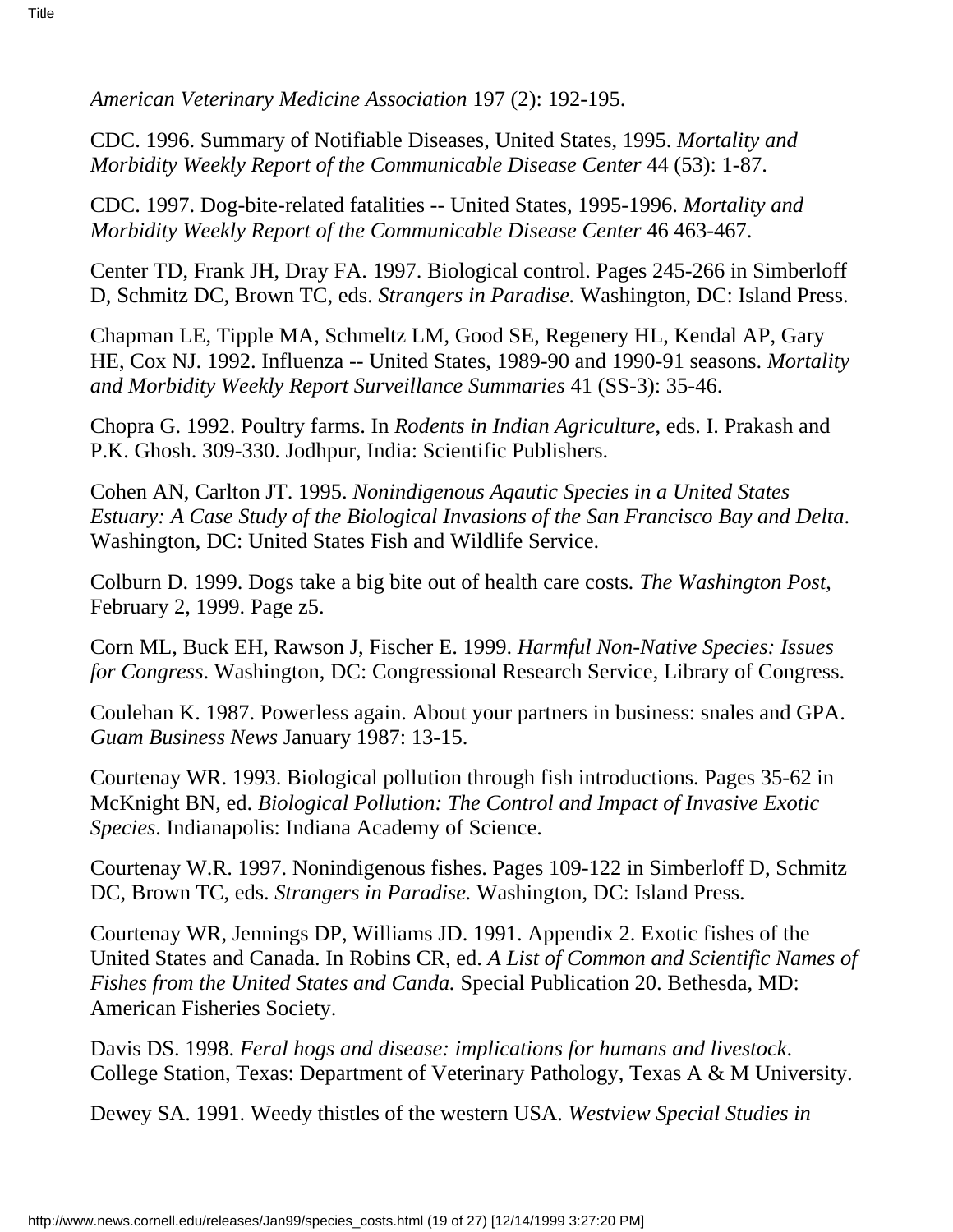Dill WA, Cordone AJ. 1997. History and Status of Introduced Fishes in California, 1871-1996. *Fish Bulletin 178*. State of California: The Resources Agency, Department of Fish and Game.

Dowell RV, Krass CJ. 1992. Exotic pests pose growing problem for California. *California Agriculture* 46 (1): 6-10.

Drummond RO, Lambert G, Smalley HE, Terrill CE. 1981. Estimated losses of livestock to pests. Pages 111-127 in Pimentel D, ed. *Handbook of Pest Management in Agriculture*. Boca Raton, FL: CRC Press, Inc.

Dunn EH, Tessaglia DL. 1994. Predation of birds at feeders in winter. *Journal of Field Ornithology* 65 (1): 8-16.

Eldredge LG, Miller SE. 1997. Numbers of Hawaiian species: supplement 2, Including a review of freshwater invertebrates. *Bishop Museum Occasional Papers no.* 48: 3-32.

Everard COR, Everard JD. 1992. Mongoose rabies in the Caribbean. *Annals of the New York Academy of Sciences* 653: 356-366.

Feare CJ. 1980. The economics of starling damage. Pages 39-55 in Wright EN, Inglis IR, Feare CJ, eds. *Bird Problems in Agriculture.* Croydon, UK: The British Crop Protection Council.

Fitzgerald BM. 1990. Diet of domestic cats and their impact on prey populations. Pages 123-150 in Turner DC, Bateson P, eds. *The Domestic Cat: the Biology of Its Behavior*. Cambridge: Cambridge University Press.

FIWC. 1999. *Pulling Together: National Strategy for Invasive Plant Management*. Wednesday March 10, 1999. hhtp://bluegoose.arw.r9.fws.gov/ficmnewfiles/NatlweedStrategytoc.html.

Frank JH, McCoy ED. 1995a. Introduction to insect behavioral ecology: the good, the bad and the beautiful: non-indigenous species in Florida. *The Florida Entomologist* 78 (1): 1-15.

Frank JH, McCoy ED. 1995b. Precinctive insect species in Florida. *The Florida Entomologist* 78 (1): 21-35.

Frank JH, McCoy ED, Hall HG, O'Meara F, Tschinkel WR. 1997. Immigration and introduction of insects. Pages 75-100 in Simberloff D, Schmitz DC, Brown TC, eds. *Strangers in Paradise.* Washington, DC: Island Press.

Fritts TH, Rodda GH. 1995. Invasions of the brown tree snake. Pages 454-456 in LaRoe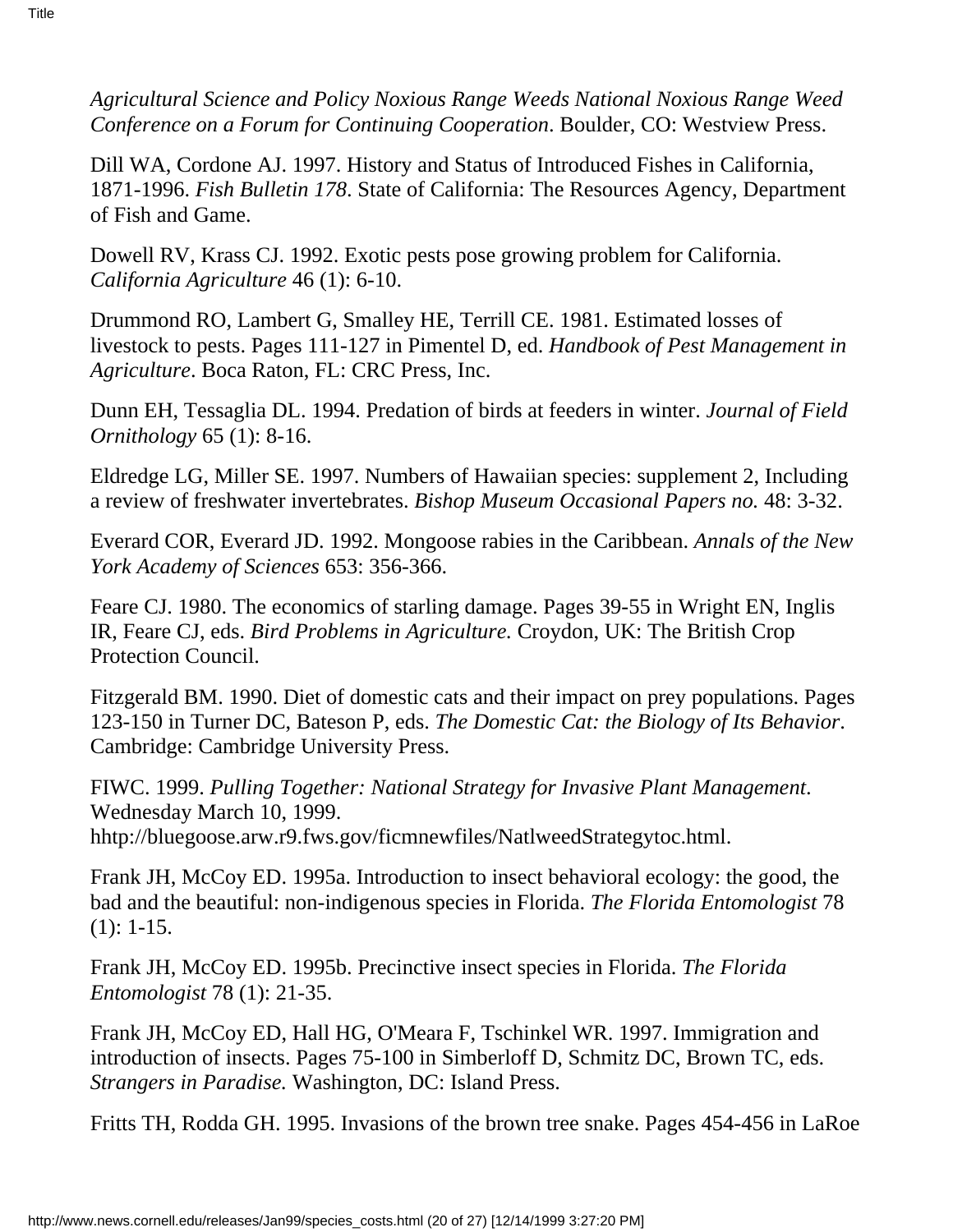ET, Farris GS, Puckett CE, Doran PD, Mac MJ, eds. *Our Living Resources: a Report to the Nation on the Distribution, Abundance, and Health of U.S. Plants, Animals and*

*Ecosystems.* Washington, DC.: U.S. Department of the Interior, National Biological Service.

Gaudet CL, Keddy PA. 1988. Predicting competitive ability from plant traits: a comparative approach. *Nature* 334: 242-243.

Griffiths DW, Schloesser DW, Leach JH, Koalak WP. 1991. Distribution and dispersal of the zebra mussel (*Dreissena polymorpha*) in the Great Lakes Region. *Canadian Journal of Fishery and Aquatic Science*. 48: 1381-1388.

Haag-Wackernagel D. 1995. Regulation of the street pigeon in Basel. *Wildlife Society Bulletin* 23 (2): 256-260.

Hall JP, Moody B. 1994. *Forest Depletions Caused by Insects and Diseases in Canada 1982-1987*. Forest Insect and Disease Survey Information Report ST-X-8, Ottawa, Canada: Forest Insect and Disease Survey, Canadian Forest Service, Natural Resources Canada.

Henderson RW. 1992. Consequences of predator introductions and habitat destruction on amphibians and reptiles in the post-Columbus West Indies. *Caribbean Journal of Science* 28 (1-2): 1-10.

Hendrix PF. 1995. *Earthworm Ecology and Biogeography*. Boca Raton, FL: Lewis Publishers.

Hiebert RD, Stubbendieck J. 1993. *Handbook for Ranking Exotic Plants for Management and Control*. Denver, CO: U.S. Department of Interior, National Park Service.

Holt A. 1997-1998. Hawaii's reptilian nightmare. *World Conservation* . 4/97 - 1/98: 31-32.

Howarth FG. 1990. Hawaiian terrestrial arthropods: an overview. *Bishop Museum Occasional Papers* 30: 4-26.

Isom BG. 1986. *ASTM (American Society for Testing and Materials) Special Technical Publication, 894. Rationale for Sampling and Interpretation of Ecological Data in the Assessment of Freshwater Ecosystems.* Philadelphia, PA: American Society for Testing and Materials.

Jenkins JC. 1998. *Measuring and Modeling Northeaster Forest Response to Environmental Stresses*. Ph.D. Dissertation Submitted to the University of New Hampshire, Durham, N.H.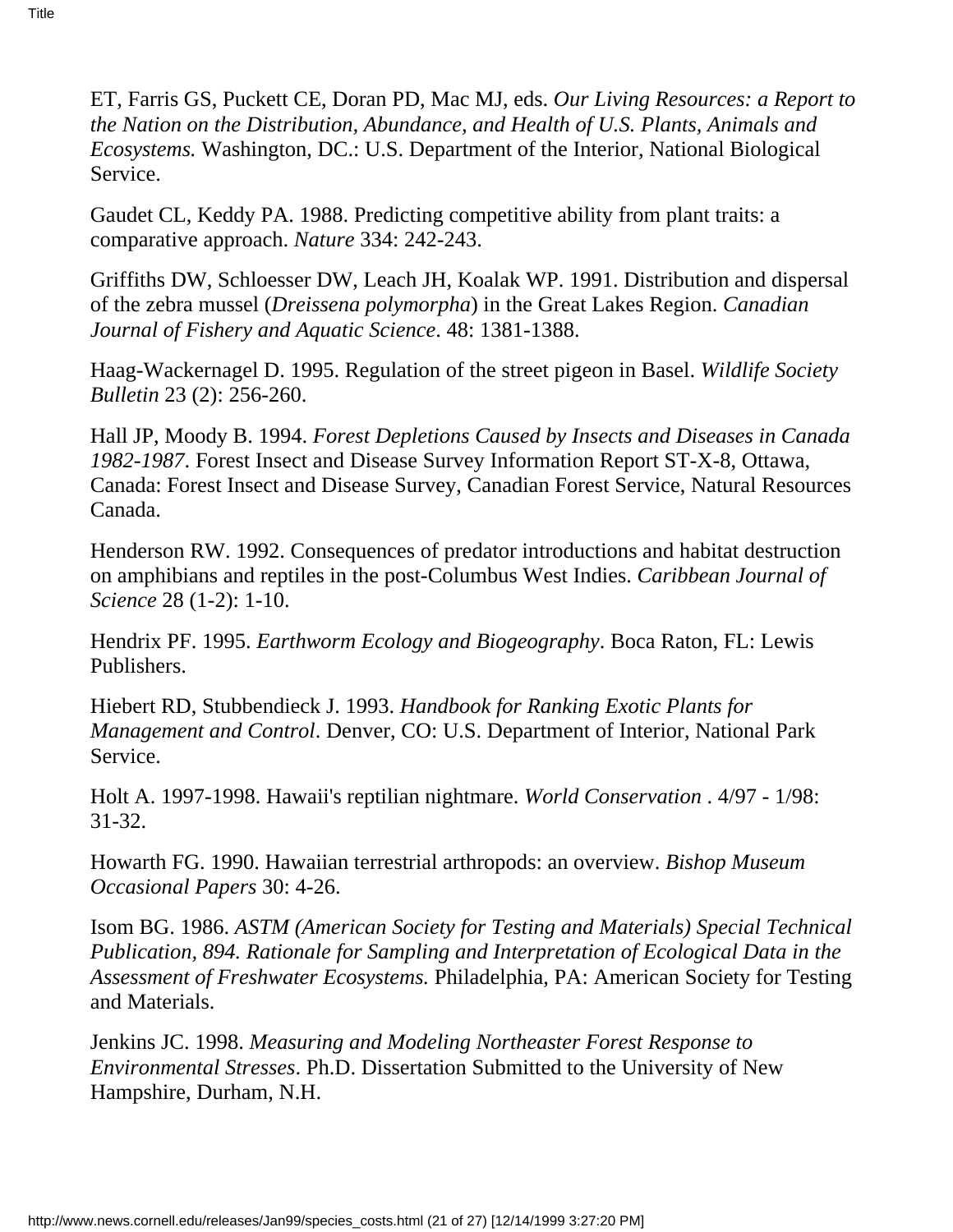Keniry T, Marsden JE. 1995. Zebra mussels in Southwestern Lake Michigan. Pages 445-448 in LaRoe ET, Farris GS, Puckett CE, Doran PD, Mac MJ, eds. *Our Living Resources: a Report to the Nation on the Distribution, Abundance, and Health of U.S. Plants, Animals and Ecosystems.* Washington, DC.: U.S. Department of the Interior, National Biological Service.

Khalanski M. 1997. Industrial and ecological consequences of the introduction of new species in continental aquatic ecosystems: the zebra mussel and other invasive species. *Bulletin Francais de la Peche et de la Pisciculture* 0 (344-345): 385-404.

Kotanen PM. 1995. Responses of vegetation to a changing regime of disturbance: effects of feral pigs in a California coastal prairie. *Ecography* 18: 190-197.

Kurdila J. 1995. The introduction of exotic species into the United States: there goes the neighborhood. *Environmental Affairs* 16: 95-118.

Lafferty KD, Kuris AM. 1996. Biological control of marine pests. *Ecology* 77 (7): 1989-2000.

Lafferty KD, Page CJ. 1997. Predation of the endangered tidewater goby, *Eucyclogobius newberryi*, by the introduced African Clawed frog, *Xenopus laevis*, with notes on the frog's parasites. *Copeia* 3 589-592.

LaRoe ET, Farris GS, Puckett CE, Doran PD, Mac MJ. 1995. *Our Living Resources: a Report to the Nation on the Distribution, Abundance, and Health of U.S. Plants, Animals and Ecosystems.* Washington, DC.: U.S. Department of the Interior, National Biological Service.

Laycock G. 1966. *The Alien Animals*. New York: Natural History Press.

Layne JN. 1997. Nonindigenous mammals. Pages 157-186 in Simberloff D, Schmitz DC, Brown TC, eds. *Strangers in Paradise.* Washington, DC: Island Press.

Liebold AM, MacDonald WL, Bergdahl D, Mastro VC. 1995. Invasion by exotic forest pests: a threat to forest ecosystems. *Forest Science* 41 (2): 1-49.

Long JL. 1981. *Introduced Birds of the World: the Worldwide History, Distribution, and Influence of Birds Introduced to New Environments*. New York: Universe Books.

Luoma JR. 1997. Catfight. *Audubon* 99 (4): 85-90.

Maciolek JA. 1984. Exotic fishes in Hawaii and other islands of Oceania. Pages 131-161 in Courtenay WR, Stauffer JR, eds. *Distribution, Biology, and Management of Exotic Fishes*. Baltimore: Johns Hopkins University Press.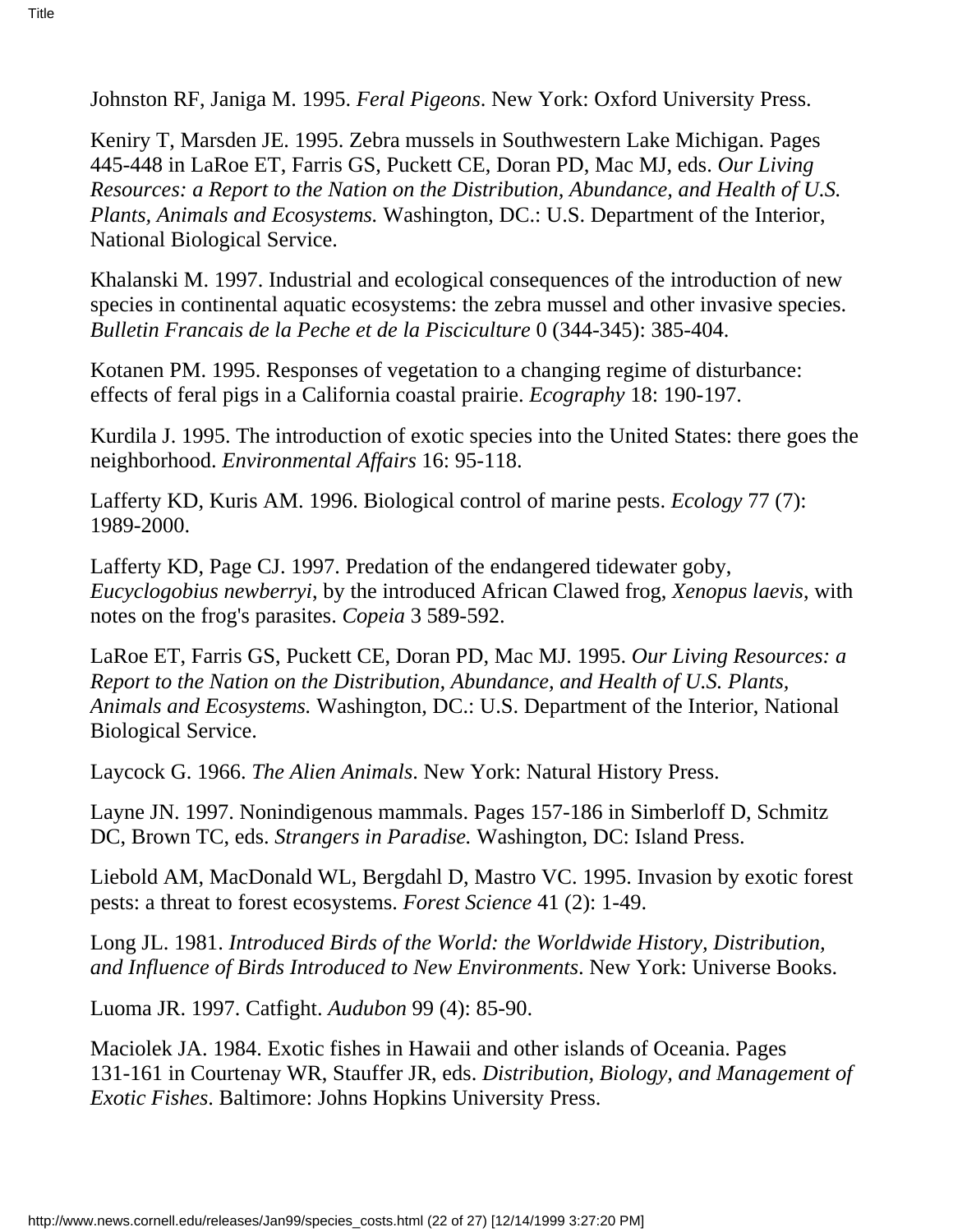Malecki RA, Blossey B, Hight SD, Schroeder D, Kok DT, Coulson JR. 1993. Biological control of purple loosestrife. *BioScience*. 43(10): 680-686.

McCoid MJ, Kleberg C. 1995. Non-native reptiles and amphibians. Pages 433-437 in LaRoe ET, Farris GS, Puckett CE, Doran PD, Mac MJ, eds. *Our Living Resources: a Report to the Nation on the Distribution, Abundance, and Health of U.S. Plants, Animals and Ecosystems.* Washington, DC.: U.S. Department of the Interior, National Biological Service.

McKay GM. 1996. Feral cats in Australia: origin and impacts. *Unwanted Aliens? Australia's Introducted Animals*. Nature Conservation Council of NSW. The Rocks, NSW, Australia.

Miller JH. 1995. Exotic plants in southern forests: their nature and control. *Proceedings, Southern Weed Science Society* 48: 120-126.

Mills EL, Scheuerell MD, Carlton JT, Strayer DL. 1997. *Biological Invasions in the Hudson River Basin*. New York State Museum Circular No. 57. The University of the State of New York, State Education Department.

Moore NW. 1980. How many wild birds should farmland support? Pages 2-6 in Wright EN, Inglis IR, Feare CJ, eds. *Bird Problems in Agriculture*. Croydon, UK: The British Crop Protection Council.

Morgan NO. 1981. Potential impact of alien arthropod pests and vectors of animal diseases on the U.S. livestock industry. Pages129-135 in Pimentel D, ed. *Handbook of Pest Management in Agriculture*. Boca Raton, FL: CRC Press, Inc.

Morin N. 1995. Vascular plants of the United States. Pages 200-205 in LaRoe ET, Farris GS, Puckett CE, Doran PD, Mac MJ, eds. *Our Living Resources: a Report to the Nation on the Distribution, Abundance, and Health of U.S. Plants, Animals and Ecosystems.* Washington, DC.: U.S. Department of the Interior, National Biological Service.

Morse LE, Kartesz JT, Kutner LS. 1995. Native vascular plants. Pages 205-209 in LaRoe ET, Farris GS, Puckett CE, Doran PD, Mac MJ, eds. *Our Living Resources: a Report to the Nation on the Distribution, Abundance, and Health of U.S. Plants, Animals and Ecosystems.* Washington, DC.: U.S. Department of the Interior, National Biological Service.

Moulton MP, Pimm SL. 1983. The introduced Hawaiian avifauna: biogeographic evidence for competition. *The American Naturalist* 121(5): 669-690.

Nassar R, Mosier J. 1991. Projections of pet population from census demographic data. *Journal of the American Veterinary Medical Association* 198 (7): 1157-1159.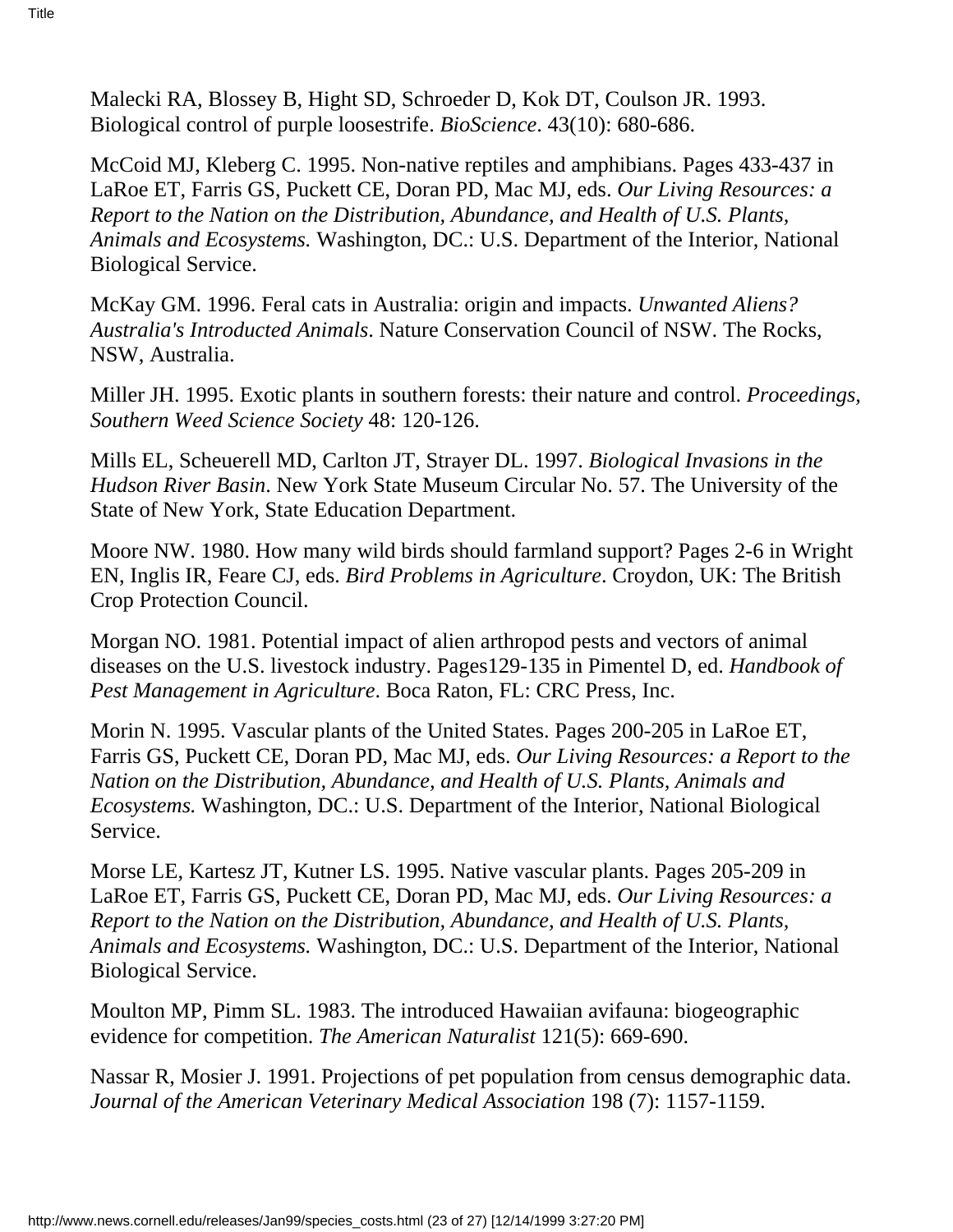Nature Conservancy. 1996. *America's Least Wanted*: *Alien Species Invasions of U.S. Ecosystems*. Arlington, Va: The Nature Conservancy.

Newton-John H. 1985. Exotic human diseases. Pages 23-27 in Gibbs AJ, Meischke HRC, eds. *Pests and Parasites as Migrants*. Sydney: Cambridge University Press.

OTA. 1993. *Harmful Non-Indigenous Species in the United States*. Washington, DC: Office of Technology Assessment, United States Congress.

Pimentel D. 1955. The control of the mongoose in Puerto Rico. *American Journal of Tropical Medicine and Hygiene* 41: 147-151.

Pimentel D. 1991. *Handbook on Pest Management in Agriculture.Volumes 1,2, and 3*. Boca Raton, FL: CRC Press.

Pimentel D. 1993. Habitat factors in new pest invasions. Pages 165-181 in Kim KC, McPheron BA, eds. *Evolution of Insect Pests -- Patterns of Variation.* New York: John Wiley & Sons.

Pimentel D. 1997. *Techniques for Reducing Pesticides: Environmental and Economic Benefits*. Chichester, UK: John Wiley & Sons.

Pimentel D, Hunter MS, LaGro JA, Efronymson RA, Landers JC, Mervis FT, McCarthy CA, Boyd AE. 1989. Benefits and risks of genetic engineering in agriculture. *BioScience*, 39: 606-614.

Pimentel D, Greiner A. 1997. Environmental and soci-economic costs of pesticide use. Pages 51-78 in Pimentel D, ed. *Techniques for Reducing Pesticide Use: Economic and Environmental Benefits*. Chichester, UK: John Wiley & Sons.

Pimentel D, Lach L, Zuniga R, Morrison D. 1999. *Environmental and economic costs associated with introduced non-native species in the United States*. Manuscript.

Pimm SL. 1991. *The Balance of Nature?* Chicago: The University of Chicago Press.

Pogacnik T. 1995. Wild horses and burros on Public lands. Pages 456-458 in LaRoe ET, Farris GS, Puckett CE, Doran PD, Mac MJ, eds. *Our Living Resources: a Report to the Nation on the Distribution, Abundance, and Health of U.S. Plants, Animals and Ecosystems.* Washington, DC.: U.S. Department of the Interior, National Biological Service.

Quinlan KP, Sacks JJ. 1999. Hospitalizations for Dog Bite Injuries. Centers for Disease Control website. *<http://www.cdc.gov/ncipc/duip/hospital.htm>* ( 23 February 1999).

Randall JM. 1996. Weed control for the preservation of biological diversity. *Weed Technology* 10: 370-381.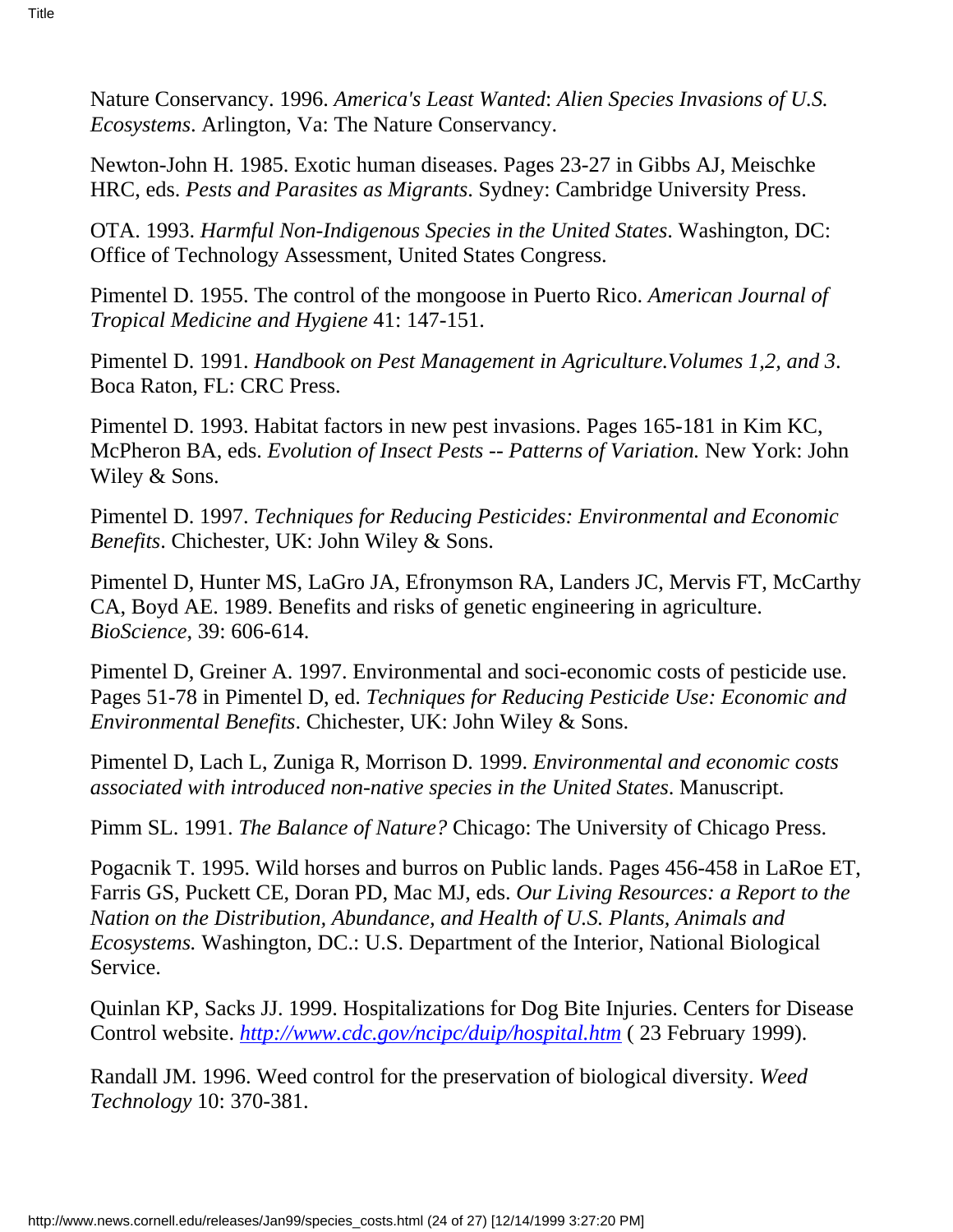Raven PH, Johnson GB. 1992. *Biology*. Third Edition, St. Louis, MO: Mosby Year Book.

Richards CGJ. 1989. The pest status of rodents in the United Kingdom. Pages 21-33 in Putman RJ, ed. *Mammals as Pests*. London: Chapman and Hall.

Robbins CS. 1995. Non-native birds. Pages 437-440 in LaRoe ET, Farris GS, Puckett CE, Doran PD, Mac MJ, eds. *Our Living Resources: a Report to the Nation on the Distribution, Abundance, and Health of U.S. Plants, Animals and Ecosystems.* Washington, DC.: U.S. Department of the Interior, National Biological Service.

Rodda GH, Fritts TH, Chiszar D. 1997. The disappearance of Guam's wildlife. *BioScience* 47 (9): 565-574.

Rollins D. 1998. *Statewide attitude survey on feral hogs in Texas.* Texas: Texas Agricultural Extension Service.

Roots C. 1976. *Animal Invaders*. New York: Universe Books.

Rosentreter R. 1994. Displacement of rare plants by exotic grasses. Pages 170 -175 in Monsen SB, Kitchen SG, eds. *Proceedings -- Ecology and Management of Annual Rangelands*. Washington, DC: USDA, Forest Service, Rocky Mountain Research Station.

Sacks JJ, Kresnow M, Houston B. 1996. Dog bites: how serious a problem? *Injury Prevention* 2: 52-54.

Simberloff D, Schmitz DC, Brown TC. 1997. *Strangers in Paradise.* Washington, DC: Island Press.

Smith R. 1984. Producers need not pay startling "rodent tax" losses. *Feedstuffs*, 56(22): 13-14.

Smith RH. 1992. Rodents and birds as invaders of stored-grain ecosystems. Pages 289-323 in Jayas DS, White NDG, Muir WE, eds. *Books in Soils, Plants, and the Environment: Stored-Grain Ecosystems*. New York: Marcel Dekker, Inc.

Stone CP, Cuddihy LW, Tunison T. 1992. Response of Hawaiian ecosystems to removal of pigs and goats. Pages 666-702 in *Alien Plant Invasions on Native Ecosystems in Hawaii: Management and Research*. Honolulu: University of Hawaii Cooperative National Park Studies Unit.

TAES. 1998. *Texas Imported Fire Ant Research & Management Plan*. Report. College Station, TX: Texas Agricultural Extension Service, Texas A & M University.

Taylor JN, Courtenay WR, McCann JA. 1984. Known impacts of exotic fishes in the continental United States. Pages 322-373 in Courtenay WR, Stauffer JR, eds.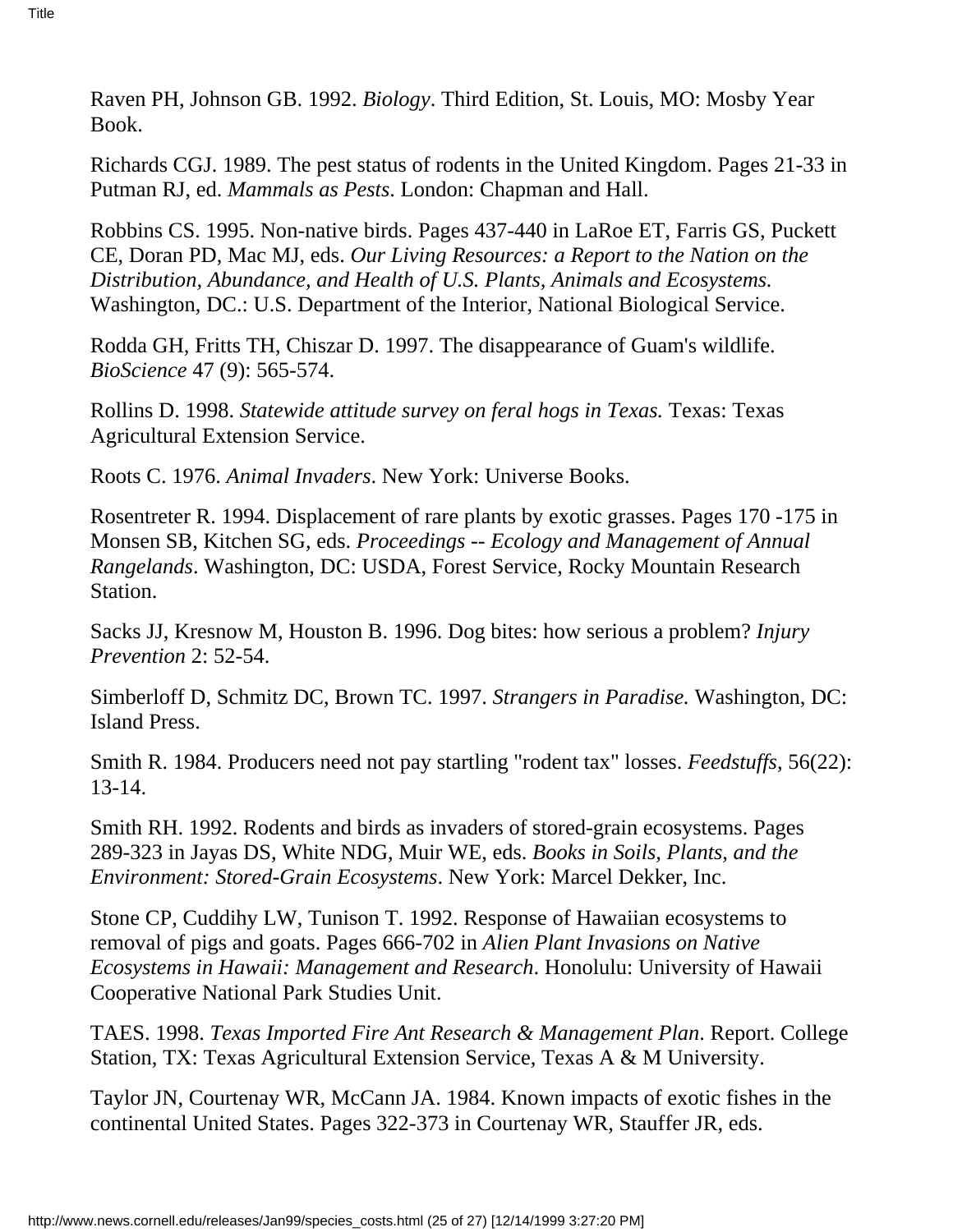Temple SA. 1992. Exotic birds, a growing problem with no easy solution. *The Auk* 109: 395-397.

Templeton SR, Zilberman D, Yoo SJ. 1998. An economic perspective on outdoor residential pesticide use. *Environmental Science & Technology.* I In press.

Teodosio R. 1987. Tree snake brings Guam blackouts. *Pacific Magazine* 12(6): 42.

Thompson DG, Stuckey RL, Thompson EB. 1987. *Spread, impact, and control of purple loosestrife (Lythrum salicaria) in North American wetland.* Washington, DC: U.S. Fish and Wildlife Service, Fish and Wildlife Research 2.

Trammel MA, Butler JL. 1995. Effects of exotic plants on native ungulate use of habitat. *Journal of Wildlife Management* 59 (4): 808-816.

USAHA. 1984. *Foreign Animal Diseases: Their Prevention, Diagnosis and Control*. Richmond, VA: Committee on Foreign Animal Diseases of the United States Animal Health Association.

USBC. 1998. *Statistical Abstract of the United States 1996*. 200th ed. Washington, DC: U.S. Bureau of the Census, U.S. Government Printing Office.

USDA. 1960. *Index of Plant Diseases in the United States*. Crop Research Division, ARS. Washington, DC: U.S. Department of Agriculture.

USDA. 1998. *Agricultural Statistics*. Washington, DC: U.S. Department of Agriculture.

USPHS. 1994. *For a Healthy Nation: Returns on Investments in Public Health*. Washington, DC: U.S. Department of Health and Human Services, Public Health Service.

Vilella FJ, Zwank PJ. 1993. Ecology of the small Indian mongoose in a coastal dry forest of Puerto Rico where sympatric with the Puerto Rican nightjar. *Caribbean Journal of Science* 29 (1-2): 24-29.

Vinson SB. 1992. *The economic impact of the imported fire ant infestation on the State of Texas*. Report. College Station, TX: Texas A & M University.

Vinson SB. 1994. Impact of the invasion of *Solenopsis invicta* (Buren) on native food webs. Pages 241-258 in Williams DF, ed. *Exotic Ants: Biology, Impact, and Control of Introduced Species*. Boulder, CO: Westview Press.

Vitousek PM. 1988. Diversity and biological invasions of Oceanic Islands. Pages 181-189 in Wilson EO, Peter FM, eds. *Biodiversity*. Washington, DC: National